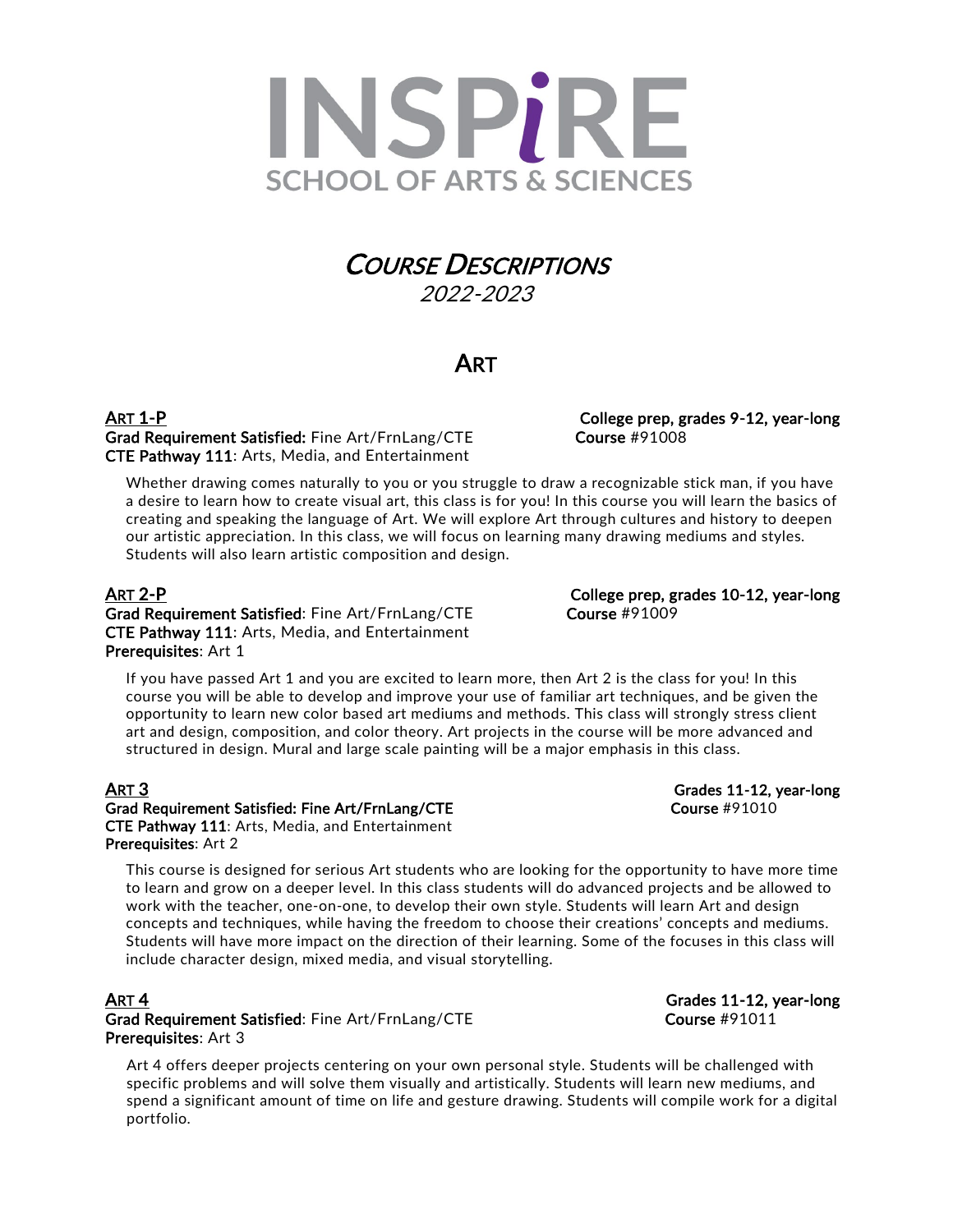## CERAMICS 1-P College prep, grades 9-12, year-long Grad Requirement Satisfied: Fine Art/FrnLang/CTE Course #91012 CTE Pathway 111: Arts, Media, and Entertainment

This course is intended for those studying ceramics for the first time and also returning clay artists! It is a comprehensive introduction to the art of pottery and clay work, with equal emphasis given to the skills of designing and constructing. In this class we will explore hand-building as well as an introduction to the potter's wheel. You will learn to plan, draw, sculpt, and glaze your pottery with a variety of decorative techniques. The primary emphasis is on studio work leading to a diverse portfolio of finished pieces by the end of the semester.

## CERAMICS 2 Grades 10-12, year-long

Grad Requirement Satisfied: Fine Art/FrnLang/CTE Course #91013 CTE Pathway 111: Arts, Media, and Entertainment Prerequisites: Ceramics 1

This course is designed for the experienced sculptor and clay artist. In this class, students will develop and improve their clay skills while simultaneously developing their personal style. Students will also dive into wheel throwing, and learning new techniques such as centering, pulling, and trimming. Students will have some opportunity to independently create artworks that are a reflection of the techniques taught in class, and their own artistic voice. Students will design and create both functional and concept driven artwork. Advanced glazing methods will also be learned.

Grad Requirement Satisfied: Fine Art/FrnLang/CTE Course #91014 CTE Pathway 111: Arts, Media, and Entertainment Prerequisites: Ceramics 2

This course is designed for serious Ceramic students who are looking for the opportunity to learn and grow at a more independent pace. In this class students will do advanced projects and be allowed to work with the teacher, one-on-one, to create their own projects and curriculum. Students will learn ceramic design, concepts, and techniques, while having the freedom to choose their creations' subject matters. Students will be able to choose the direction of their learning while still benefiting from regular lessons and demonstrations.

### CERAMICS 4 Grade 12, year-long Grad Requirement Satisfied: Fine Art/FrnLang/CTE Course #91020 Prerequisites: Ceramics 3

This course is designed for advanced Ceramic students to learn industry standard techniques and procedures. In this class students will make and design collaborative projects and be challenged to improve their design skills, craftsmanship, and visual storytelling. Students will also learn advanced clay preservation, and building strategies. This class will challenge students' creativity and ability to problem solve, while simultaneously encouraging students to have an artistic voice.

### Grad Requirement Satisfied: FineArt/FrnLang/CTE Course #91017

Do something you have always wanted to do–learn how to throw on the pottery wheel! Pottery class will give students experiences in making functional pieces by using a variety of wheel techniques. This class is great for those who have never used the wheel, or who are working on basic skills. The course includes wedging, centering clay, throwing basic forms, trimming, and glazing. Well thought out forms, designs and functional uses along with good craftsmanship are emphasized. Come try your hand on the wheel!

CERAMICS 3 Grades 11-12, year-long

## POTTERY 1 Grades 9-12, year-long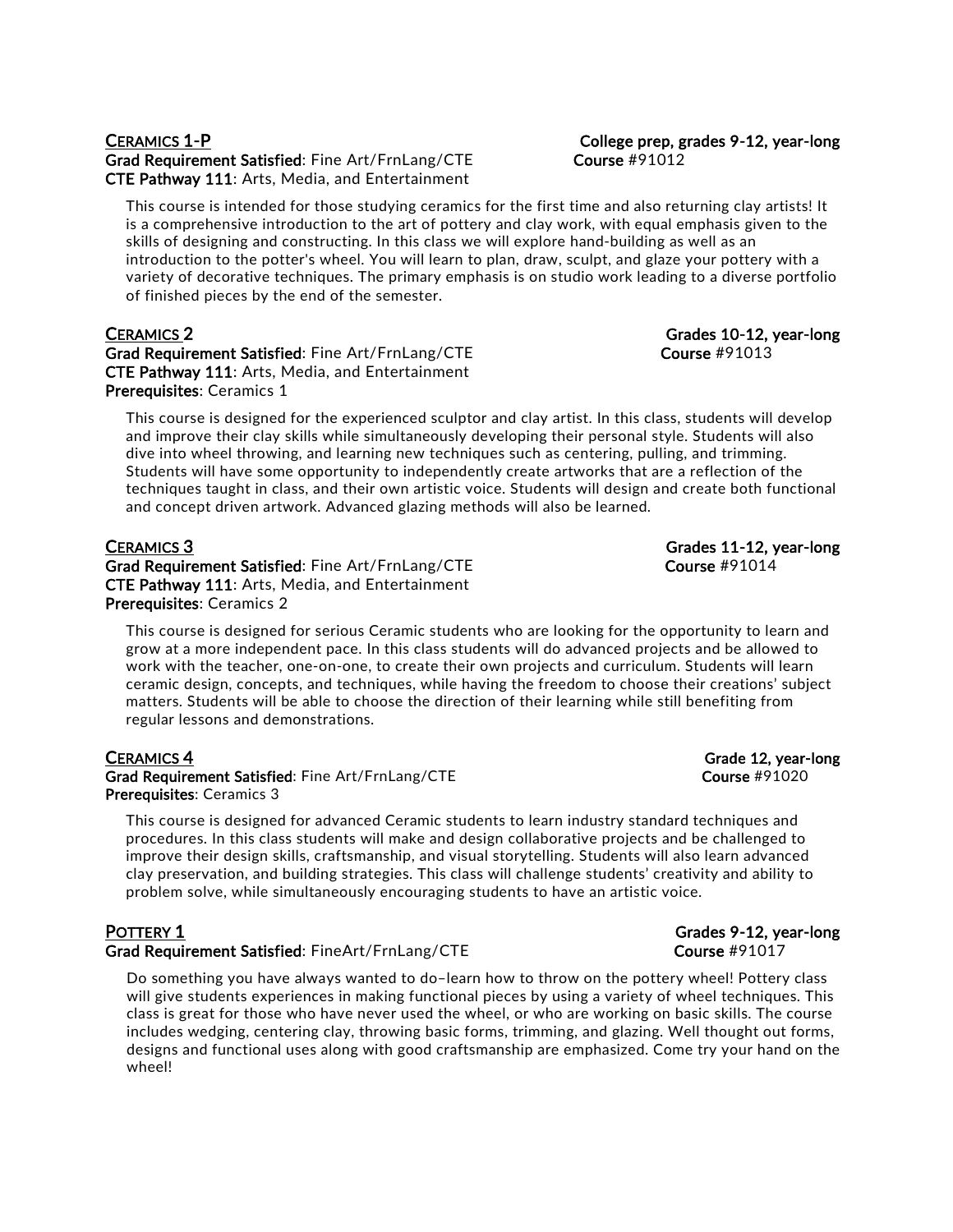## POTTERY 2 Grades 10-12, year-long Grad Requirement Satisfied: FineArt/FrnLang/CTE Course #91018 Prerequisites: Pottery 1

Develop individual style while learning to create large vessels, platters, altered forms, surfaces, and lids. In Pottery 2 you will expand your knowledge of wheel throwing, have opportunities to create independent projects, and use the wheel to create sculptural pieces. Well thought out forms, designs and functional uses along with good craftsmanship are emphasized. Come develop your skills on the wheel!

Grad Requirement Satisfied: FineArt/FrnLang/CTE example and the course #91019 Prerequisites: Pottery 1 & 2

Pottery 3 is for the serious potter, allowing students the freedom to explore pottery and clay work on their own, at their own pace. Students will expand their knowledge of wheel throwing and trimming through independent projects. Students should be prepared to build upon existing skills by learning how to throw and build larger, more complex forms, and lidded vessels. Along with improving their clay skills, students will learn to photograph their work to create a portfolio.

## INTRO TO DIGITAL ILLUSTRATION/ART Grades 9-12, year-long

Grad Requirement Satisfied: FineArt/FrnLang/CTE Course #91506

This course is designed to develop an entry level understanding of digital art processes, the tools, and software of the industry. The course introduces illustrators to the computer application and image editing software Adobe Photoshop. Students learn how to use Photoshop to draw, color, composite, adjust, and manipulate their illustrations. Students will access Photoshop on Cintiq Pen Display Monitors to draw their illustrations. Students are also introduced to the technical aspects of digital illustration and media–elements & principles, composition, layout, color, aspect ratio, resolution, output, etc. This class provides an essential link to the Visual Art Department's drawing, painting, and conceptual curriculum in Art 1 & 2. Students will use these skills to focus on projects like video game character design, digital portraits, conceptual art, art styles, perspective, and collage. The course is based on the California state standards for Career and Technical Education (CTE) in Arts Media and Entertainment, helping students develop technical knowledge and skills needed for success in the digital art industry. The course also includes California's Common Core State Standards.

DIGITAL PHOTOGRAPHY-P College prep, grades 9-12, year-long Grad Requirement Satisfied: Fine Art/FrnLang/CTE Course #91508 CTE Pathway 111: Arts, Media, and Entertainment

Come explore the world of digital photography! This course provides an introduction to the fascinating technology that is catapulting the photographic world. We'll discuss the basics of digital photography equipment (cameras, studio lighting, flash setups, tripods, and backdrops) and use industry standard digital editing software (Adobe Photoshop CC). Students have an introduction to the history of photography, design, rules of composition, and career options in photography, along with commercial and personal applications. Some projects include Landscape, Conceptual, Outdoor Portrait, Studio Portrait, and Product Photography. Students will work consistently with Adobe Photoshop to adjust and manipulate their images. Whether you're new to photography or a long-time photographer, this class will provide opportunities to work independently, in groups, with models, to hone your digital photography skills.

POTTERY 3 Grades 11-12, year-long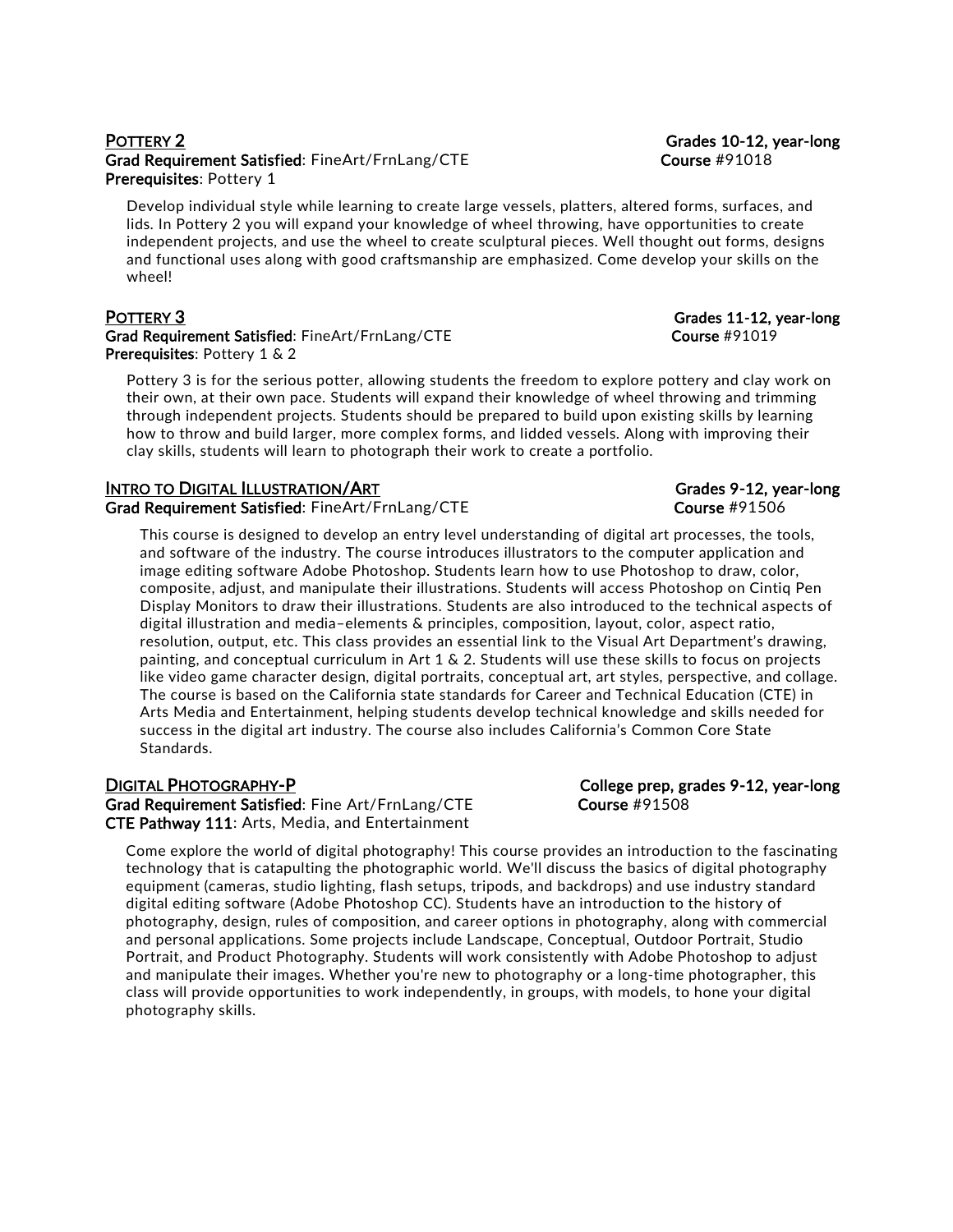### GRAPHIC DESIGN Grades 10-12, year-long Grad Requirement Satisfied: FineArt/FrnLang/CTE Course #91507 CTE Pathway 111: Arts, Media, and Entertainment Prerequisites: Digital Photography or equivalent

Graphic Design is a deeper look into the world of design and how it is used. Students will explore editing software techniques in Adobe Photoshop, Illustrator, and InDesign. Course projects include creating graphic design for a defined purpose by using composition and layout techniques for projects such as logo design, magazine covers, posters, editorial, advertising, and other graphic design layouts. Students will use their creative expression to implement personal projects that will result in a portfolio of quality designs. This course will help students develop an understanding of the industry with a focus on topics such as graphic designer career profiles, types of digital images, graphic design tools and software, storing and manipulating images, design elements and principles, copyright laws, and printing. The course is based on the California state standards for Career and Technical Education (CTE) in Arts Media and Entertainment, helping students develop technical knowledge and skills needed for success in the graphic design industry. The course includes California's Common Core State Standards.

## 2D ANIMATION Grades 9-12, year-long

## Grad Requirement Satisfied: FineArt/FrnLang/CTE Course #91511

This course provides students with a basic understanding of the elements and principles of animation and how they can be applied to computer-generated work. Students will work individually as well as in production crews through the Preproduction, Production and Post Production Processes to complete polished animations. Students will learn to create fully-realized animated content with ToonBoom Harmony's industry standard software. Students will write scripts, create storyboards for animations, explore traditional and computer generated animation, and record and sync soundtracks to selfproduced animation projects. Other topics and techniques explored may include; drawing digitally, animation principles, animation techniques, metamorphosis, narrative shorts, working with music & lip syncing, rigging, and animated music videos or memes.

## INTRO TO AUDIO & VIDEO PRODUCTION GRADES AND STRUCT AND Grades 9-12, year-long

Grad Requirement Satisfied: FineArt/FrnLang/CTE Course #91513 CTE Pathway 113: Production and Managerial Arts

This course is designed to enable students to learn the basics of audio and video production. The course will help students develop an understanding of the industry with a focus on pre-production, production, and post-production through audio and video activities. Students will learn script writing, storyboarding, intro level camera use, video shooting techniques, audio recording, lighting techniques, directing skills, and editing techniques. Students will learn through cooperative teamwork as they complete audio and video productions using industry standard equipment. Possible projects include; movie trailers/teasers, music videos, PSA's, short films, and multicam editing. The course is based on the California state standards for Career and Technical Education (CTE) in Arts Media and Entertainment, helping students develop technical knowledge and skills needed for success in the audio video production industry. The course also includes California's Common Core State Standards.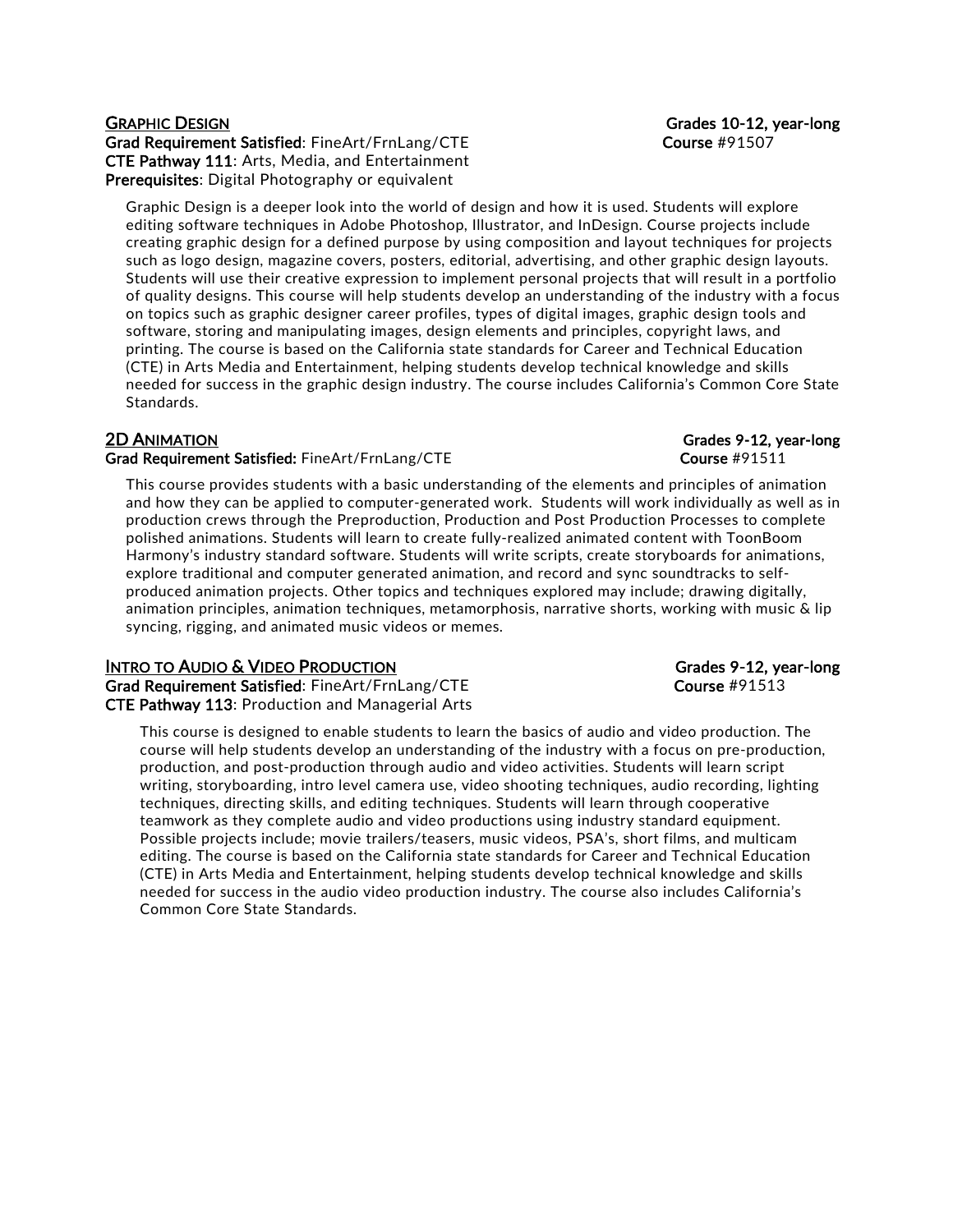## ADVANCED AUDIO & VIDEO PRODUCTION GRADUS AND STADES 10-12, year-long

Grad Requirement Satisfied: FineArt/FrnLang/CTE example and the course #91514 CTE Pathway 113: Production and Managerial Arts Prerequisites: Intro to Audio & Video or equivalent

This course enables students to continue to develop their knowledge and skills related to audio and video production for use in a future career. The course puts into practice the elements of audio and video production, pre-production (writing & storyboarding), production techniques (filming), and post production (editing). Students will dig deeper into the tools, equipment, and software used to create audio and video for multiple outputs. This course will emphasize advanced cinematography techniques, advanced camera equipment, and an emphasis in the aesthetics of using Adobe Premiere Pro & After Effects for editing. Students will learn and apply advanced lighting techniques with advanced studio lighting equipment. Students will work together to film the many Inspire events held in and around the community as well as script, storyboard, direct and film their own short films, promotional videos, documentaries, and commercials. The course is based on the California State Standards for Career and Technical Education (CTE) in Arts, Media, and Entertainment. This helps students develop technical knowledge and skills needed for success in the audio video production industry. The course also includes California's Common Core State Standards as well as VAPA Visual Arts Contents Standard.

## VIDEO & MOTION GRAPHICS **Grades 11-12, year-long**

Grad Requirement Satisfied: FineArt/FrnLang/CTE example and the course #91515 CTE Pathway 113: Production and Managerial Arts Prerequisites: Completion of Advanced Audio & Video Production, or teacher approval

This course is designed to enable students to understand the basic concepts in motion graphic design, audio/video manufacturing, the editing process, concepts, and systems. Students will learn more in depth, advanced, pre-production techniques, production techniques, post-production techniques, special effects, animation and motion graphics. Students will explore careers in video, audio, editing, directing, and motion graphics design. The course will use Adobe Premiere Pro, Adobe After Effects, and Adobe Audition to complete their video projects. Students will be expected to work together to film the many Inspire events and create multicam edits of the events. As well, script, storyboard, direct, and film their own motion posters, newsreels, montage videos, concept videos, commercials, independent projects, and personal media reels. The course is based on the California state standards for Career and Technical Education (CTE) in Arts Media and Entertainment to help students develop technical knowledge and skills needed for success in the audio video production industry. The course also includes the use of California's Common Core State Standards as well.

## DIGITAL MEDIA ART PRACTICUM Grades 11-12, year-long

Grad Requirement Satisfied: Fine Art/FrnLang/CTE Course #91516 Prerequisites: Teacher approval

This Pass/Fail elective is for students who want to learn about, and perfect, their craft in the digital art world. In this practicum students work mostly independently to brainstorm, plan, and create their own independent projects. It also provides a place for students who want or need extra time to work on digital art, senior, and capstone projects from other courses. Students have access to the many software programs and equipment available that may not otherwise be available. Students can work on their own digital artwork as well as aid the teacher. Practicum students help with a variety of tasks like, organizing the equipment and classroom, prepping materials, and demonstrating knowledge to students in courses of interest. Once all the work and learning is done, students will use any down time to work on their own digital art independently. A maximum of 1-2 Digital Media Art Practicum students will be allowed per period (depending on seats available), unless special permission is given by the teacher.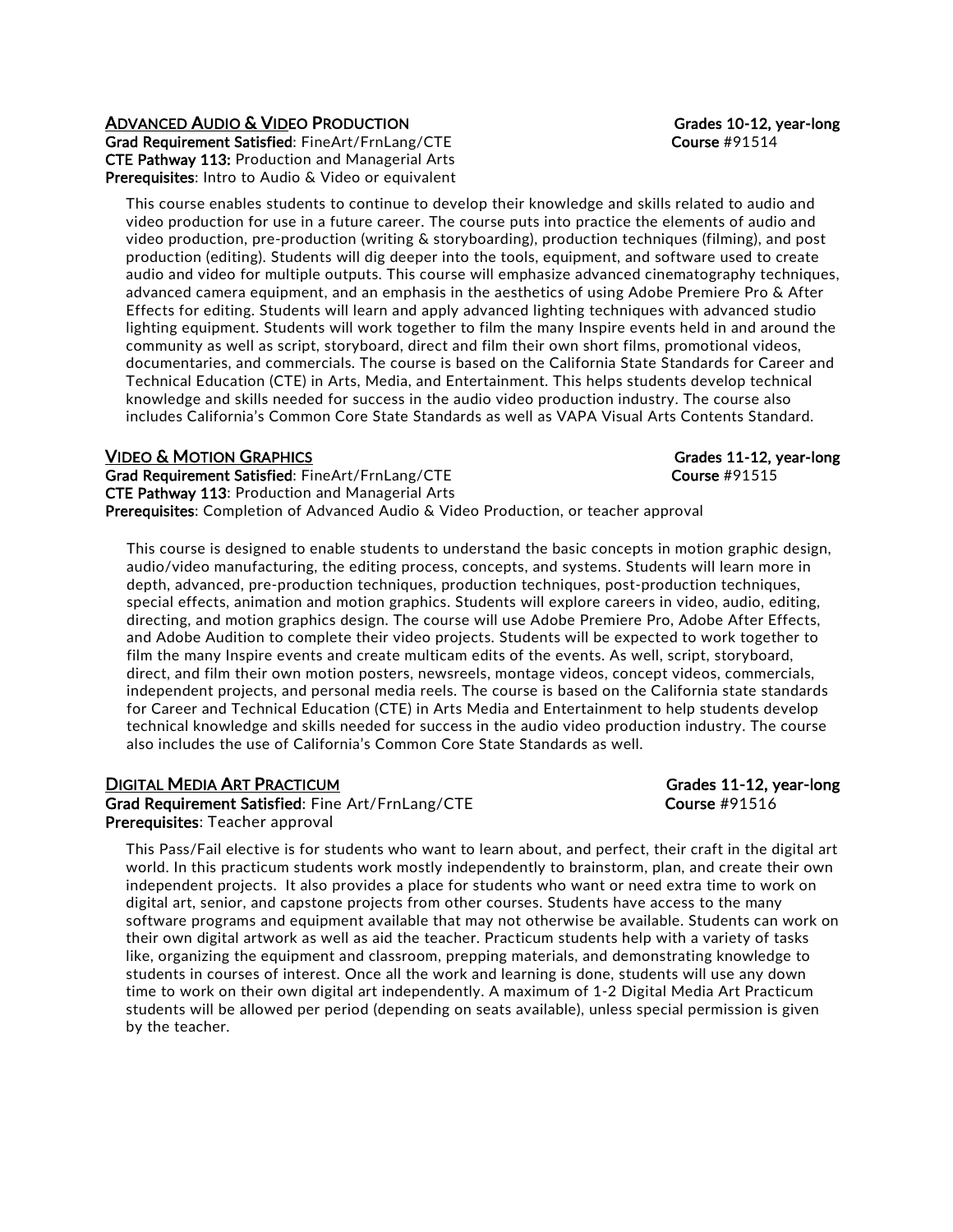### ART PRACTICUM Grades 10-12, year-long Grad Requirement Satisfied: Fine Art/FrnLang/CTE Course #91015 CTE Pathway 111: Arts, Media, and Entertainment

Prerequisites: Teacher approval required. Previous art class or concurrently enrolled in an art class recommended.

This elective course is for students who are enrolled in a visual art class and want to learn the ins and outs of the art studio, and want or need extra time to work on personal artwork. Students will aid the teacher in everything from cleaning and organizing the classroom, to prepping materials, making recycled clay, and loading the kiln. Once all the work and learning is done, students will use any down time to work on their own art independently. A maximum of 2 Art Practicum students will be allowed per period, unless special permission is given by the teacher.

## VAPA DIGITAL PORTFOLIO Grades 11-12, year-long

Grad Requirement Satisfied: FineArt/FrnLang/CTE Course #91016 CTE Pathway 111: Arts, Media, and Entertainment Prerequisites: Art Major. Approval of Art Major Advisor.

This course will give Art Majors time to work independently on creating a digital portfolio. Students will learn how to photograph and edit their work for a personal website, Instagram portfolio, SquareSpace portfolio, or other digital portfolio. This portfolio will have the potential to be used for getting jobs, acceptance into art colleges, and networking with other artists for future collaborations. Students will work independently with very specific task lists. Students will learn to create an artist statement, biography, business cards, and a website. Free time will be used to create masterpieces for their portfolio. It is recommended that Art Majors take this class their junior year so they will be prepared to apply for Art colleges in the first semester of their senior year. A maximum of 2-5 students will be allowed per period, depending on space available in the desired period.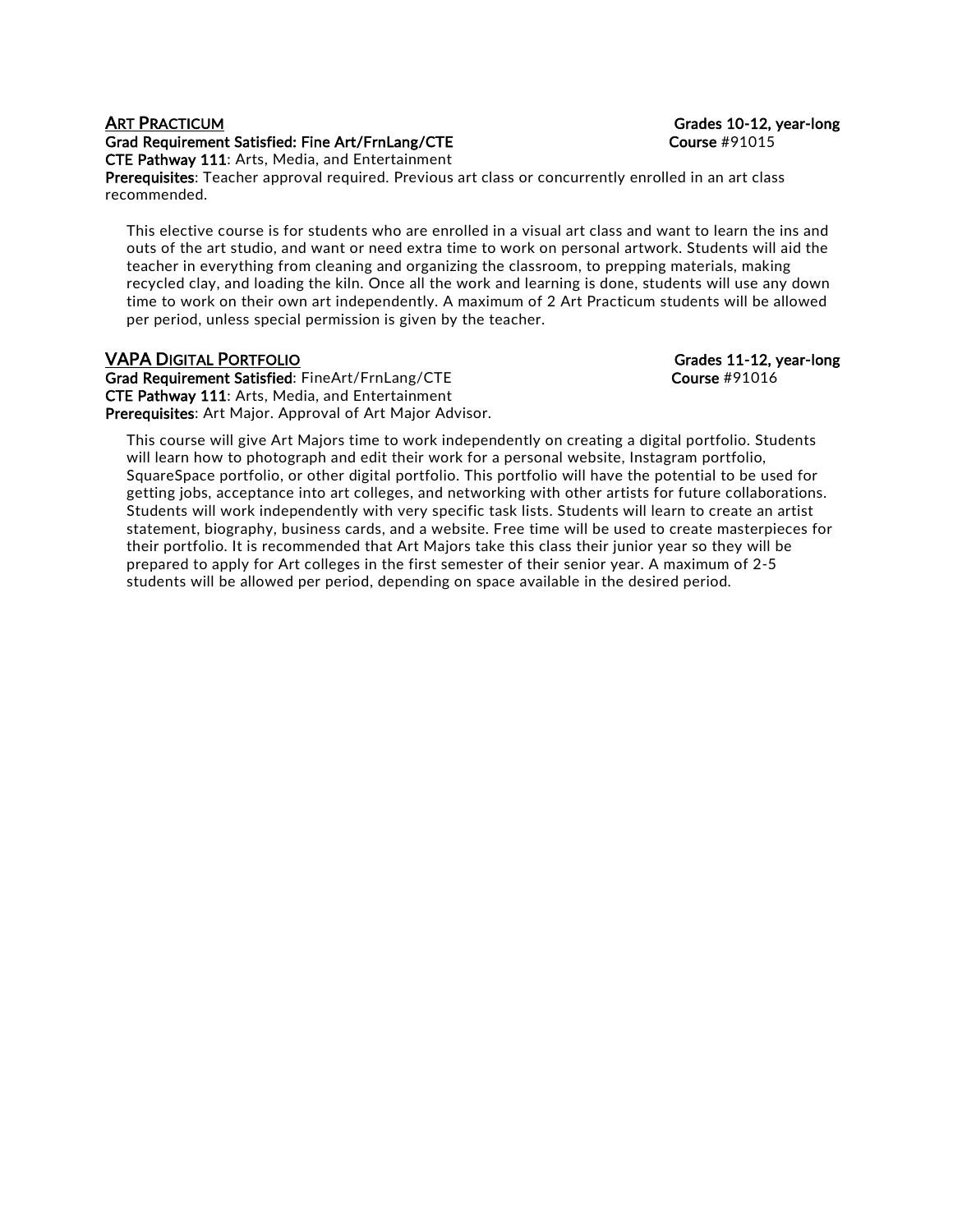## **DANCE**

Grad Requirement Satisfied: Fine Art/FrnLang/CTE Course #91073 CTE Pathway 112: Performing Arts

DANCE 2-P College prep, grades 10-12, year-long

Prerequisites: PE Dance 1 or 1-2 years of dance experience. Audition is required. Dancers are required to provide their own dance shoes.

This course will be a technique-based class that will challenge students to become well-rounded dancers in numerous dance genres. This course focuses on styles studied at the university level including ballet, jazz, tap, and modern. Dancers will also be exposed to a wide variety of additional styles, and introduced to local artists who study and teach these dance techniques on a regular basis. This includes hip-hop, contemporary, break dancing, ethnic dance style (African, Irish, Hawaiian, Middle Eastern Belly Dancing, etc.), traditional folk dances, and social dance (Ballroom, Latin, Swing, etc.…). Techniques of all genders will be supported, and close attention will be paid to current trends in the world of dance. Dancers will learn the traditional class etiquette for each genre, the appropriate attire for class, and performance practices. Research will be conducted on current dance figures, and the origins of each dance technique. Dancers will also learn how to become healthy life-long dancers with an introduction to the basic somatic practices that support performing artists.

Grad Requirement Satisfied: Fine Art/FrnLang/CTE Course #91074 CTE Pathway 112: Performing Arts

DANCE 3-P College prep, grades 10-12, year-long

Prerequisites: Dance 2 or 3-4 years of technical dance experience. Audition is required. Open to freshmen by audition. Dance 3 members must be concurrently enrolled in another dance class. Dancers are required to provide their own dance shoes & to commit to the performance calendar for the year.

Dance 3 will be mostly a technique-based dance class and will begin to introduce performance skills that challenge students to become well-rounded dancers in numerous dance genres. The class will focus on three of the four main genres of dance each year: ballet, tap, jazz, contemporary, and hip-hop. The study of these genres will lead to a focus on musical theatre and contemporary performancebased dancing. The Dance 3 curriculum is designed to help dancers create a fun atmosphere and explore the foundations of performance dance through movement, discussion, and exploration through several contemporary idioms. Students will learn the basic vocabulary and movement fundamentals in each genre. The Dance genre studied will alternate each year and this class may be taken multiple times. Dancers who complete the audition will be members of Performance Class and will perform at school events. Dancers will be exposed to a wide variety of additional styles and introduced to local artists who study and teach dance techniques including jazz, ballet, tap, modern, hip-hop, contemporary, break dancing, ethnic dance style (African, Irish, Hawaiian, Middle Eastern Belly Dancing, etc.), traditional folk dances, and social dance (Ballroom, Latin, Swing, etc.). Techniques of all genders will be supported. Dancers will use the traditional class etiquette for each genre, wear the appropriate attire for class, and utilize standard rehearsal and performance practices. Research will be conducted on historical dance figures, and the origins of dance technique. Dancers will learn how to become healthy life-long dancers with an introduction to the basic somatic practices that support performing artists.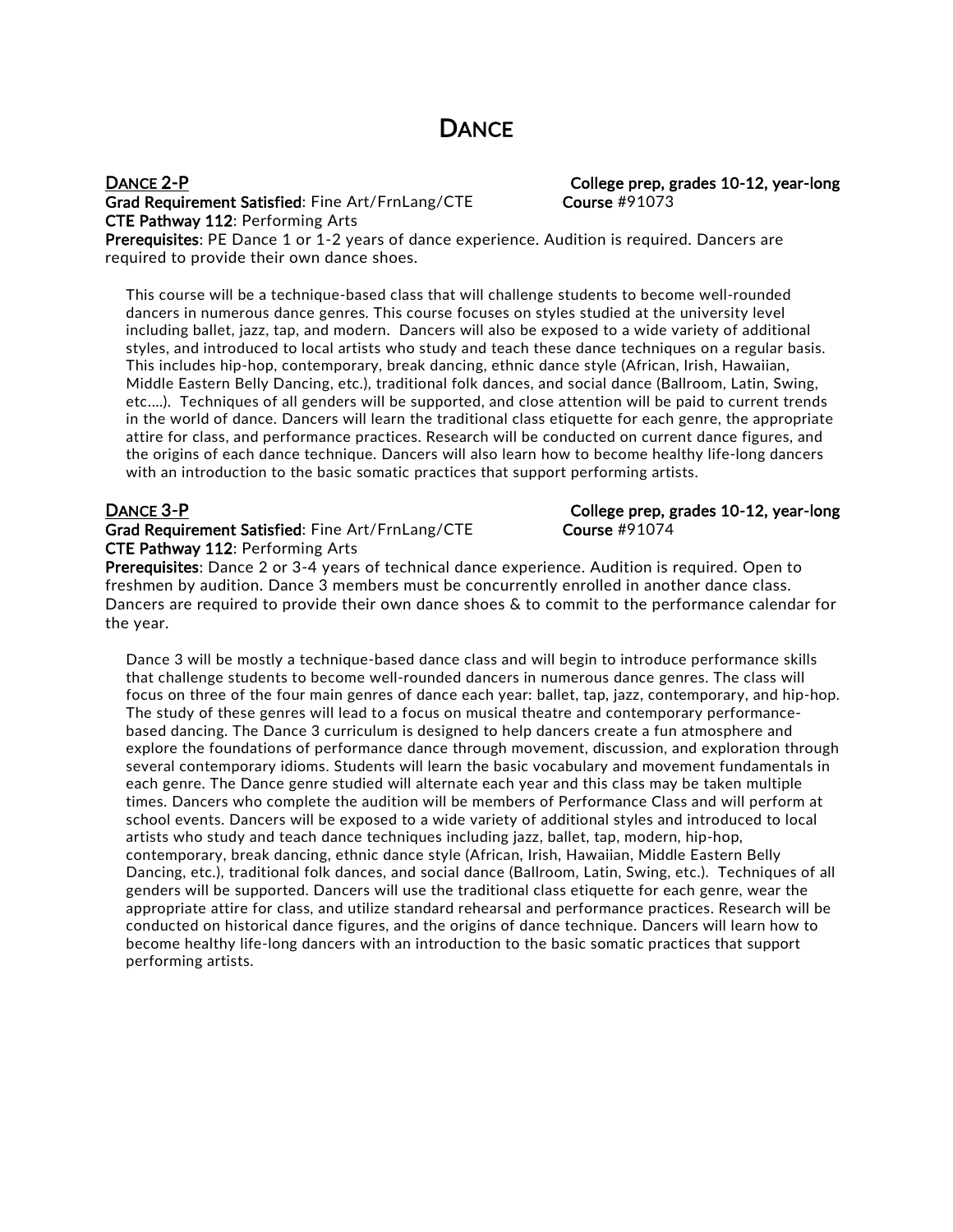## DANCE 4 Grades 10-12, year-long Grad Requirement Satisfied: Fine Art/FrnLang/CTE Course #91075 CTE Pathway 112: Performing Arts

Prerequisites: Dance 2, Dance 3, or 3-4 years of technical dance experience. Audition is required. Open to freshmen by audition. Dance 4 members must be concurrently enrolled in another dance class. Dancers are required to provide their own dance shoes & to commit to the performance calendar for the year.

This course will be a technique and performance-based class that will challenge students to become well-rounded dancers in numerous dance genres. This course has a major focus on styles performed in the industry. Dancers who complete the audition will be members of the Inspire Dance Company, and represent the school at local events and productions. Dancers will also be exposed to a variety of additional styles and introduced to local artists who study and teach these dance techniques on a regular basis. The styles include jazz, ballet, tap, modern, hip-hop, contemporary, break dancing, ethnic dance style (African, Irish, Hawaiian, Middle Eastern Belly Dancing, etc.), traditional folk dances, and social dance (Ballroom, Latin, Swing, etc.). Dancers will be cast in the Company dances. Techniques of all genders will be supported, and close attention will be paid to current trends in the world of dance. Dancers will use the traditional class etiquette for each genre, wear the appropriate attire for class, and utilize standard rehearsal and performance practices. Research will be conducted on current dance figures, and the origins of dance technique. Dancers will also learn how to become healthy life-long dancers with an introduction to the basic somatic practices that support performing artists.

### Grad Requirement Satisfied: Fine Art/FrnLang/CTE Course #91083 CTE Pathway 112: Performing Arts

## DANCE 5 Grades 10-12, year-long

Prerequisites: Dance 2, Dance 3, or 4-5 years of technical dance experience. Audition is required. Open to freshmen by audition and teacher invitation. Dance 5 members must be concurrently enrolled in another dance class. Dancers are required to provide their own dance shoes & to commit to the performance calendar for the year.

This course will be a performance-based class that is tailored to the most advanced, well-rounded dancers at Inspire. The focus will be on honing skills needed in the professional dance industry and the university/conservatory settings. Dancers who complete the audition will be members of the Inspire Dance Company, and represent the school at local events and productions. Dancers will be exposed to a wide variety of dance genres, and introduced to industry professionals via conventions, teaching artists, and guest choreographers. Dancers will learn and perform three to four dances per year, and techniques of all genders will be supported. Close attention will be paid to current trends in the world of dance. The goal of this class will be to prepare students for a career in dance, or the tools to do so if interested. Dancers will use the traditional class etiquette for each genre, wear the appropriate attire for class, and utilize standard rehearsal and performance practices. Research will be conducted on current dance figures, and the origins of dance technique. Dancers will learn how to become healthy, life-long dancers with an introduction to the basic somatic practices that support performing artists. Dancers with the appropriate skills will be able to choreograph for the class.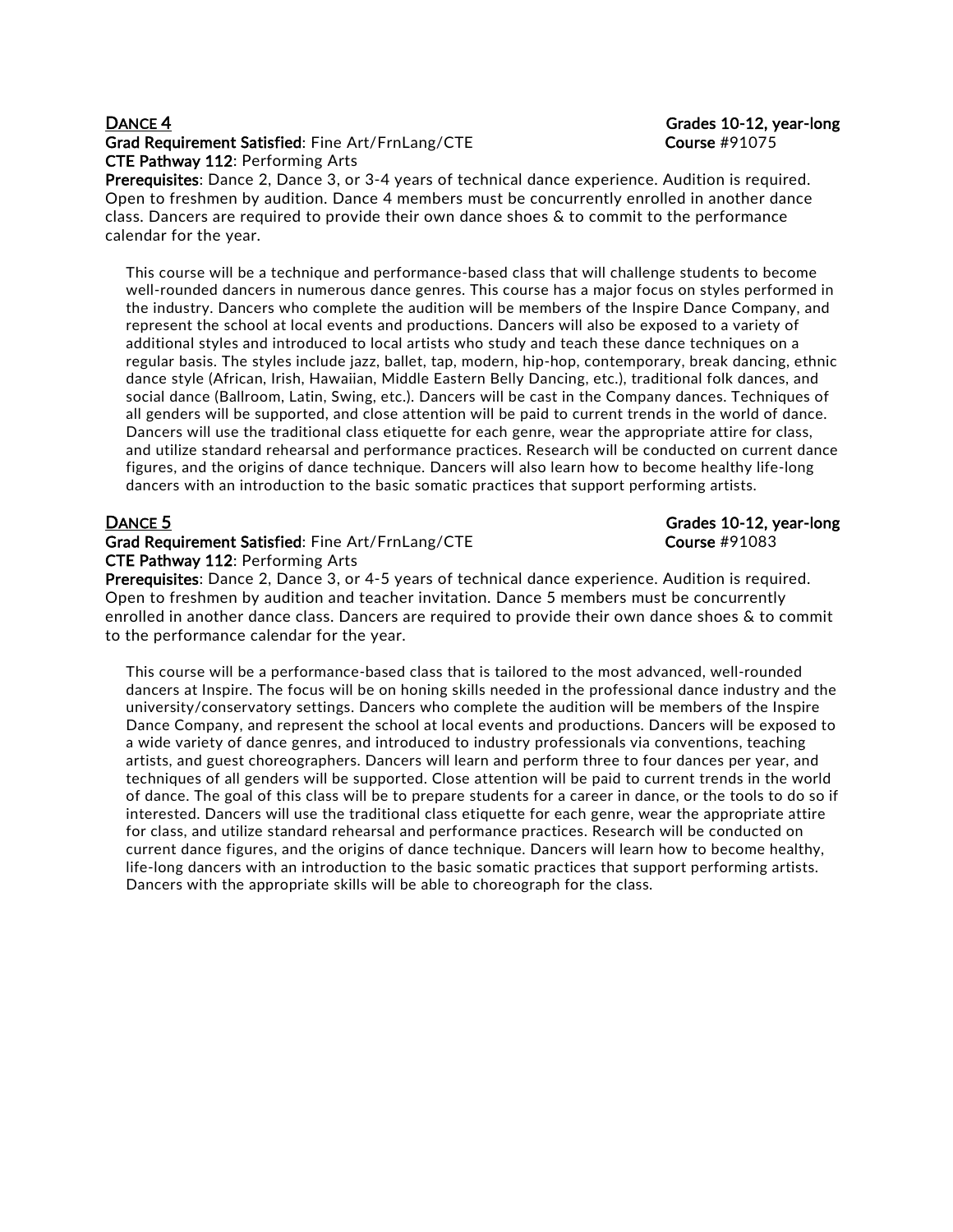## CHOREOGRAPHY Grades 10-12, year-long Grad Requirement Satisfied: Fine Art/FrnLang/CTE Course #91076 CTE Pathway 112: Performing Arts

Prerequisites: Students must be at least Dance 2 level, freshmen must seek teacher permission. Choreography students must be concurrently enrolled in another dance class.

Imagine, create, and share your vision of dance with the world. A theoretic and applied study of the basic elements of choreography will be introduced and explored through the creation of original works. Choreography will be approached through the exploration of resources including, improvisation, use of ideas, knowledge of forms, and development of the craft. Students will be exposed to various choreographic processes, terminology, and potential performance venues. Students will receive weekly assignments directed toward specific problems and dance elements; then begin to develop works with an emphasis on the relationship between manipulation of musical phrases and choreography. Students will learn to move from phrase development to the completion of a dance, and how to critique dances through the workshop process by observing, reflecting, discussing, evaluating, and making recommendations for revision. The culminating class project will be to collectively produce a dance production and incorporate such elements as costumes, lighting, original music, props, sets, and professional staging. Students will learn to imaginatively use technology to support their dances and personal choreographic process. Students can expect to create three to four dances over the year with at least one being staged for the audience.

Grad Requirement Satisfied: Fine Art/FrnLang/CTE Course #91079 CTE Pathway 112: Performing Arts

Prerequisites: Students must have taken two years of Choreography. Must be concurrently enrolled in a dance technique class.

Choreography 2 is an advanced level course for the serious dance creator. Students will work concurrently with the Choreography class, but will be given additional challenges and genres of choreography to explore. The students at this level will focus on the composition of artistic dance works, and be given additional opportunities in the school and community to create their art. Choreography 2 students will critique dances through the workshop process by observing, reflecting, discussing, evaluating, and making recommendations for revision. The culminating class project will be to collectively produce a dance production and incorporate such elements as costumes, lighting, original music, props, sets, and professional staging. Students will also learn to imaginatively use technology to support their dances and personal choreographic process. Students can expect to create four to five dances over the year with at least two being staged for audiences. Students may also propose special projects for the year that they would like to work on and create.

### **DANCE TEACHING PRACTICUM** GRACTICUM GRADES 10-12, year-long

Grad Requirement Satisfied: Fine Art/FrnLang/CTE Course #91078 Prerequisites: Teacher permission required. Must be concurrently enrolled in Dance 3, Dance 4, Dance 5, or Choreography; usually Dance 4 or 5.

Depending on the student's ability, they will learn to teach a dance class, starting with the basic tasks such as warm-ups or leading across the floor exercises. The dancer will then move into choreographing and teaching portions of a technique class. This is an excellent opportunity for dance students to develop their leadership skills, and learn to use their teaching voice. Students should make their interest known in the spring semester prior to placement, so a specific class can be assigned based on their class schedule for the year.

CHOREOGRAPHY 2 Grades 11-12, year-long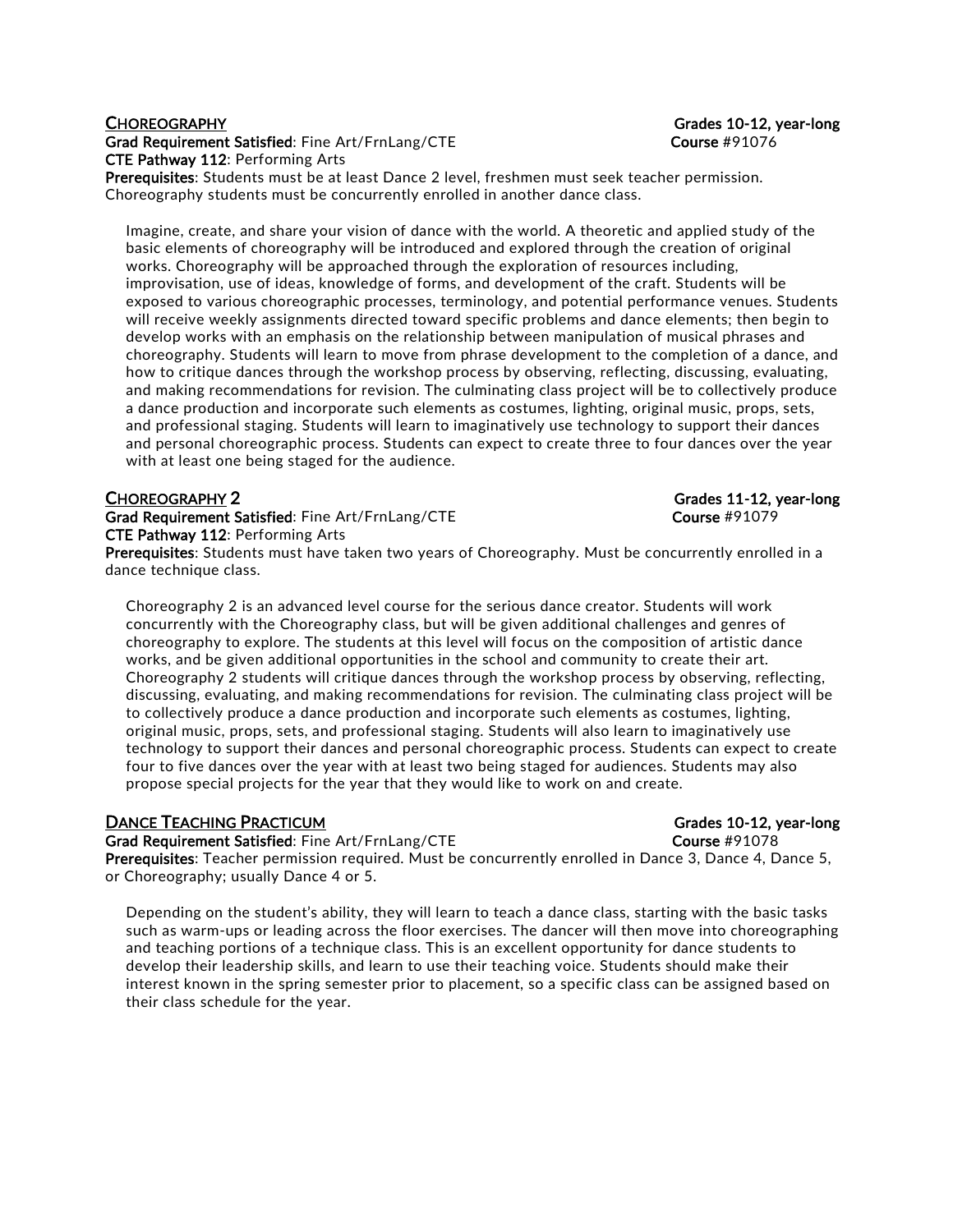## Grad Requirement Satisfied: Fine Art/FrnLang/CTE Course #91080

Prerequisites: PE Dance 1, Dance 2, or equivalent; or teacher recommendation by audition. Dancers are required to provide their own dance shoes.

Dance Styles will be a dance class that focuses on the three main genres of dance each year: tap, ballet, and jazz. The study of these genres will lead to a focus on musical theatre and contemporary performance-based dancing. This course is designed to help dancers create a fun atmosphere, and explore the foundations of performance dance through movement and discussion, as well as exploration in a variety of contemporary idioms. Students will learn the basic vocabulary and movement fundamentals in each genre. The dance genre studied will alternate each year and this class may be taken multiple times. This is a great class for singers and actors to further their dance technique. Basic choreography will be explored as a part of this course.

## **DANCE TEACHING EXPERIENCE GRADE CONSUMING EXPERIENCE Grade 12, year-long**

Grad Requirement Satisfied: Fine Art/FrnLang/CTE Course #91081 Prerequisites: Dance 3, 4, or 5, Dance Teaching Practicum, and teacher approval. Must be a junior or senior.

This is the capstone class for dance majors or those serious about furthering their dance teaching skills, choreography, or leadership in the dance community. Students will have opportunities to teach a children's dance class in collaboration with a local dance studio, or choreograph their peers with various school and community groups. They will acquire skills to teach developmentally appropriate movement and creative movement activities. Students will also learn the business of preparing for viewing days, studio/community performances, and the requirements of teaching in a studio/community setting. This is an excellent opportunity for dance students to further their leadership skills, grow their resume, and learn to use their teaching voice. Students should make their interest known in the spring semester prior to placement and will work with an Inspire dance instructor to design a class or program that meets learning standards, and the community/local studio's needs.

## **DANCE STYLES** Grades 10-12, year-long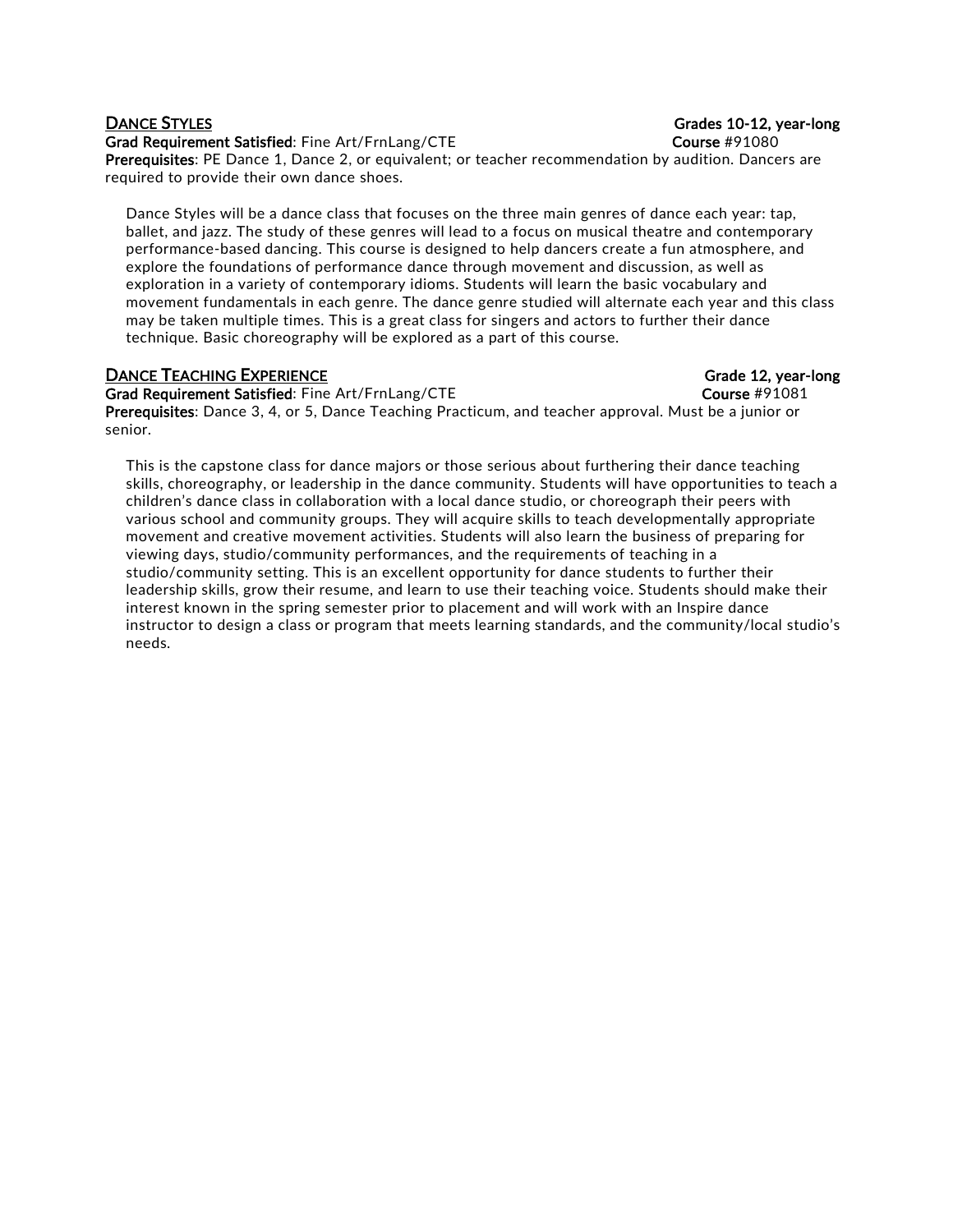## ENGINEERING

 ENGINEERING ESSENTIALS-P College prep, grades 9-12, year-long Grad Requirement Satisfied: Electives Course 2001 1994035 CTE Pathway 153: Engineering and Architecture Prerequisites: Completion of Math C or higher

Engineering Essentials is designed to be a first-exposure experience in exploring the breadth of engineering-related career opportunities. Throughout the course, students explore global engineering challenges and sustainability goals, the impact of engineering, and the variety of career paths available to them.

Engineering Essentials is geared toward a first-year engineering high school student. By the end of the course, students will:

- Understand the various disciplines within the engineering field, how they apply to today's world, and future career opportunities.
- Approach and solve problems in different ways, including process, mechanical, electronic, and infrastructure solutions.
- Use a variety of industry tools such as, geographical information systems, computer-aided design, and electrical circuit simulation.
- Build an engineering mindset, and proficiency in key STEM-related career competencies. Competencies include technical communication, collaboration, computational thinking, systems thinking, project management, and ethical reasoning.

PRINCIPLES OF ENGINEERING-P COLLEGE COLLEGE PRINCIPLES OF ENGINEERING-P Grad Requirement Satisfied: Electives Course 2001 1994036

CTE Pathway 153: Engineering and Architecture Prerequisites: Completion of Engineering Essentials and Integrated Math 1 or equivalent; or teacher permission

The second course in the Engineering sequence, POE is designed for 10th and 11th grade students. This survey course exposes students to major concepts they'll encounter in a post-secondary engineering course of study. Topics include mechanisms, energy, statics, materials, and kinematics. Students develop problem-solving skills, and apply their knowledge of research and design to creating solutions to various challenges, documenting their work, and communicating solutions. Students will work extensively with VEX Robotics kits and learn to program with VEX VR. Strong math skills will be beneficial.

## BIOTECHNICAL ENGINEERING/ENVIRONMENTAL SUSTAINABILITY-P College prep, grades 11-12, year-long Grad Requirement Satisfied: Electives Course #94037

Prerequisites: Completion of Chemistry with C or better or concurrent enrollment in Chemistry and with teacher approval.

In Environmental Sustainability, students investigate and design solutions in response to real-world challenges related to clean and abundant drinking water, food supply, and renewable energy. Applying their knowledge through hands-on activities and simulations, students' research and design potential solutions to these true-to-life challenges.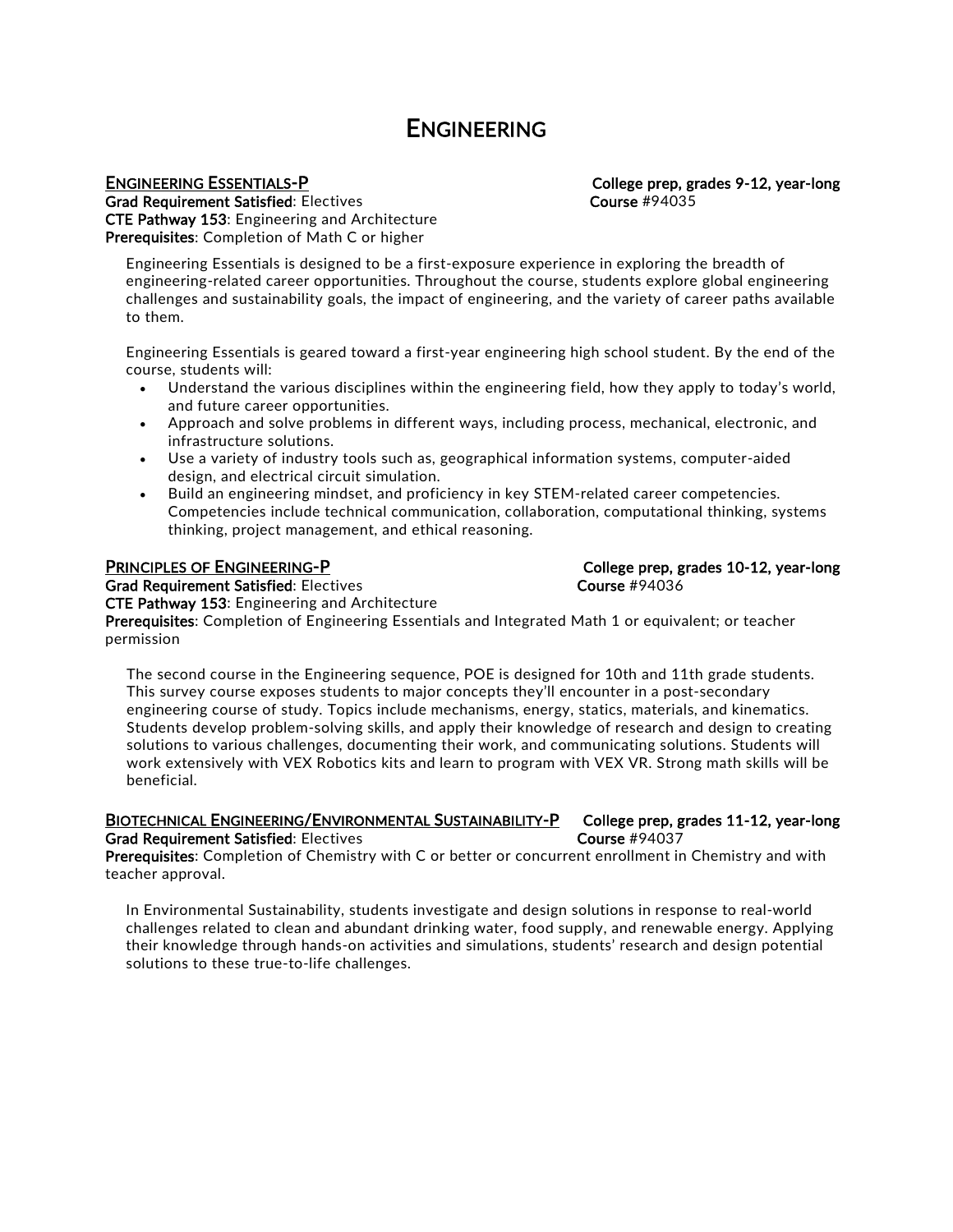Grad Requirement Satisfied: Electives Course #94038

CTE Pathway 111: Arts, Media, and Entertainment

Prerequisites: Completion of Integrated Math 1 with a C or better required. Completion of Principles of Engineering recommended, but not required.

Computer Science Principles is part of the Engineering program but can also be taken as a stand-alone course. Students work in teams to develop computational thinking and solve problems. The course covers the College Board's new CS Principles framework. The course does not aim to teach mastery of a single programming language, but aims instead to develop computational thinking, to generate excitement about the field of computing, and to introduce computational tools that foster creativity. The course is designed to build students' awareness of the tremendous demand for computer specialists, and for professionals–in all fields, who have computational skills. Each unit focuses on one or more computationally intensive career path. The course engages students to consider issues raised by the present and future societal impact of computing. Students practice problem solving with structured activities, and progress to open-ended projects and problems that require them to develop planning, documentation, and communication skills. Problems aim for ground-level entry with no ceiling, so that all students can successfully engage the problems, but students with greater motivation, ability, or background knowledge will be challenged to work further.

## AP COMPUTER SCIENCE PRINCIPLES-P CONVERTED College prep, grades 10-12, year-long

Grad Requirement Satisfied: Electives Course #99048

Prerequisites: Completion of Integrated Math 1 with a C or better. Teacher approval. Completion of Principles of Engineering recommended, but not required.

Computer Science Principles is part of the Engineering program but can also be taken as a stand-alone course. Students work in teams to develop computational thinking and solve problems. The course covers the College Board's new CS Principles framework and completion of an AP project is a required part of the AP coursework. The course does not aim to teach mastery of a single programming language, but aims to generate excitement about the field of computing and to introduce computational tools that foster creativity. The course also aims to build students' awareness of the tremendous demand for computer specialists, and professionals in all fields, who have computational skills. Each unit focuses on one or more computationally intensive career path, but also engages students in considering issues raised by the present and future societal impact of computing. Students practice problem solving with structured activities, and slowly progress to open-ended projects and problems that require developing plans, documentation, and communication skills. Problems aim for ground-level entry with no ceiling, so that all students can successfully engage the problems, but students with greater motivation, ability, or background knowledge will be challenged to work further.

### DIGITAL ELECTRONICS-P College prep, grades 10-12, year-long Grad Requirement Satisfied: Electives Course #94025

Digital Electronics is the foundation of all modern electronic devices–mobile phones, MP3 players, laptops, digital cameras, and high-definition televisions. Students are introduced to the process of combinational and sequential logic design, engineering standards, and technical documentation.

STEM CAPSTONE-P COLLEGE PRODUCED COLLEGE PREP, grade 12, year-long Grad Requirement Satisfied: Electives Course #94039 CTE Pathway 153: Engineering and Architecture Prerequisites: Engineering or Science Major. Approval of Major Advisor.

Intended for senior engineering and science majors, the STEM Capstone requires students to build upon all the knowledge and skills acquired through their earlier studies. With the help of a mentor, students will identify an issue or research topic of their choice, and construct a solution or explanation using the design process or appropriate scientific protocols. Students will document their work in an online portfolio and ultimately present their solution to a panel of professionals. While acquiring team and project management skills, students become highly prepared to pursue any post-secondary STEM program or career.

## COMPUTER SCIENCE PRINCIPLES-P CONFERENT College prep, grades 10-12, year-long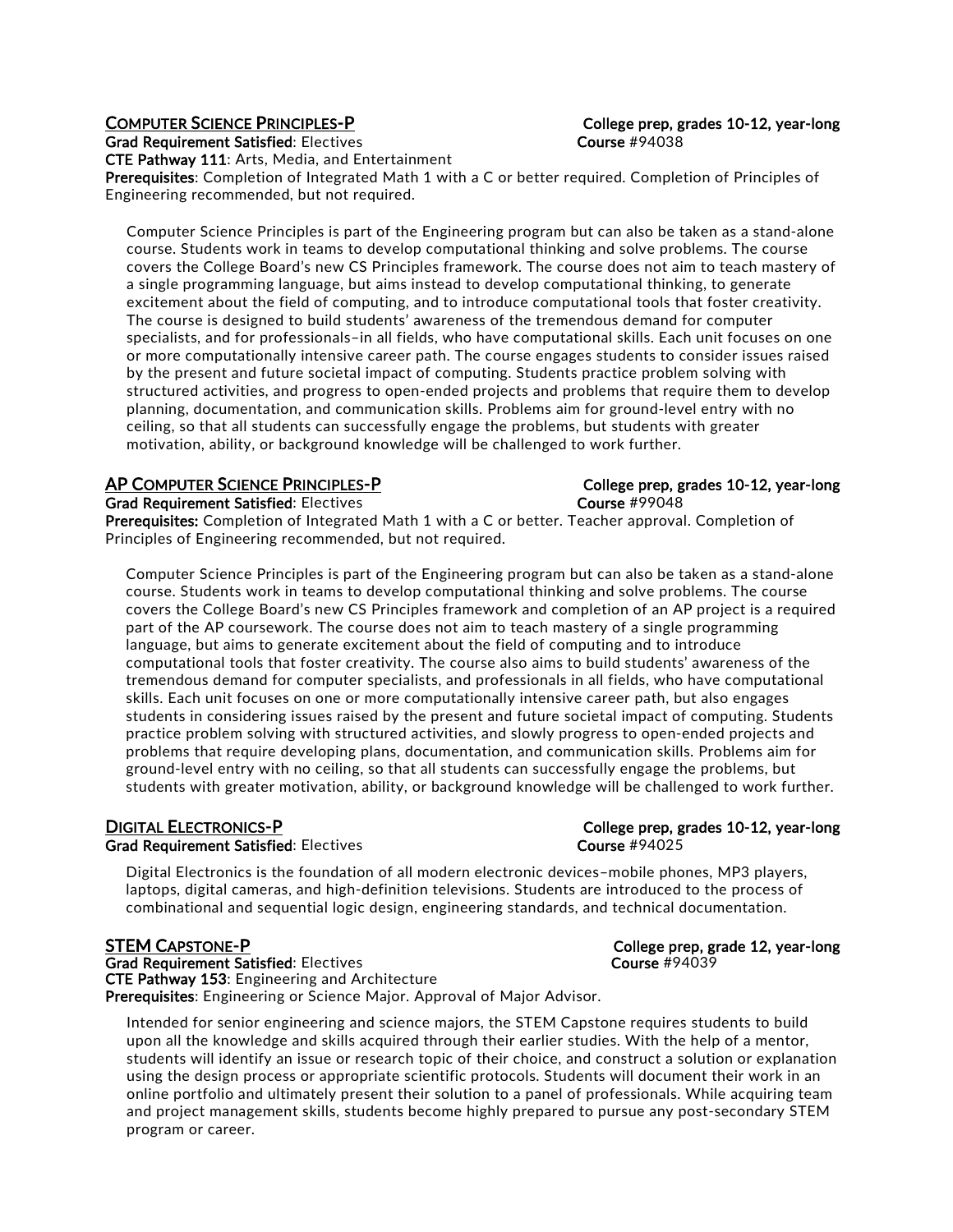## **ENGLISH**

Grad Requirement Satisfied: English (9th Grade) Course #22530

This course is designed for students with high academic goals. Students are expected to be critical thinkers who possess effective reading and writing skills. The students and instructor will work together to improve as readers, writers, thinkers, and communicators. The course may include outside readings from a designated reading list.

## HONORS ENGLISH 9-P COLLEGE PREPARTIES AND RESERVE TO COLLEGE PREP, grade 9, year-long

Grad Requirement Satisfied: English (9th Grade) Course #22537

Prerequisites: Completion of a summer reading/writing assignment prior to the first day of fall semester

This course follows the structure of the English 9 college prep course; In addition to the expectations of that course, Honors students will be expected to maintain a grade of B- or above, and to participate in one or more Honors English project per semester.

## ENGLISH 10-P College prep, grade 10, year-long

Grad Requirement Satisfied: English (10th Grade) Course #22525

This course is designed for students with high academic goals. Course expectations include: writing a research paper, developing advanced grammar skills, and practicing speaking and writing in various thematic units. Students will read and respond to major literary works through extensive written assignments and oral presentations. Major units include the short story, novel, memoir, formal research paper, Shakespeare, and poetry. This course will include outside reading of novels.

Grad Requirement Satisfied: English (10th Grade) Course #22536

Prerequisites: Completion of a summer reading/writing assignment prior to the first day of fall semester

This course follows the structure of the English 10 college prep course; in addition to the expectations of that course, Honors students will be expected to maintain a grade of B- or above, and are required to complete a summer reading assignment that includes essay and journal responses. Students will be expected to develop a proposal for an end-of-the year project that looks deeply at a studentchosen/teacher-approved novel or non-fiction book.

Grad Requirement Satisfied: English (11th Grade) Course #22503

This course will give students advanced practice in reading and writing through a survey of great works in American Literature. Students will practice a range of expository writing forms, sharpen their research skills, and experiment with creative and critical analysis. Reading and writing assignments will encourage a growing understanding of disparate people and perspectives, contrasting opinions, and shared experiences.

## AP ENGLISH LANGUAGE & COMP-P COLLEGE PRODUCED College prep, grade 11, year-long

Grad Requirement Satisfied: English (11th Grade) Course #22504 Prerequisites: Completion of a summer reading/writing assignment prior to first day of fall semester.

This course is designed to allow motivated students to read and interpret complex texts from a variety of rhetorical contexts. This will foster their ability to write prose of sufficient richness and complexity, to communicate effectively with mature readers. While prose reading is the primary emphasis, AP Language and Composition students will also be exposed to fiction of recognized literary merit, specifically American Literature.

# ENGLISH 9-P College prep, grade 9, year-long

HONORS ENGLISH 10-P College prep, grade 10, year-long

AMERICAN LITERATURE-P **College prep, grade 11, year-long**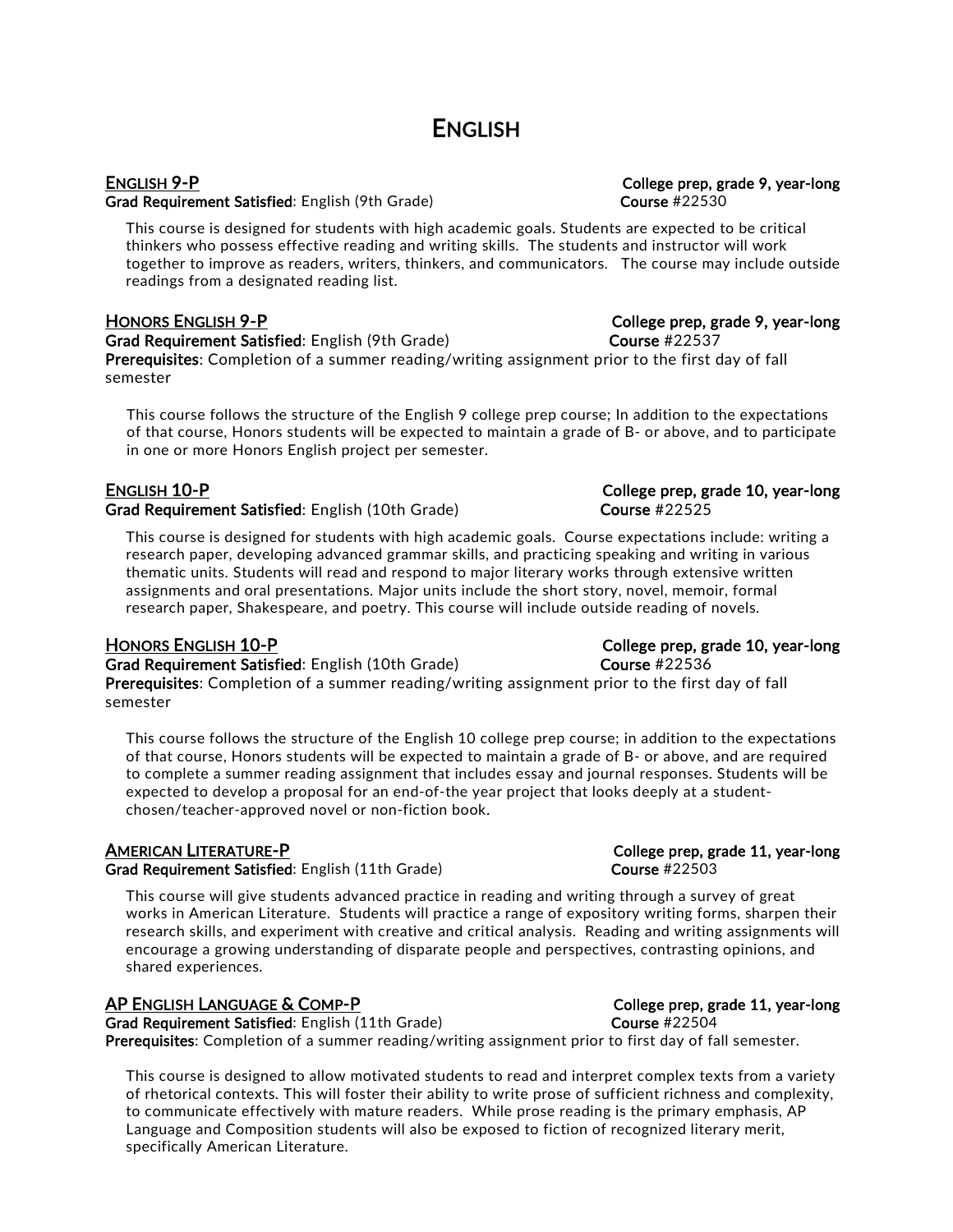## CONTEMPORARY LITERATURE-P College prep, grade 12, year-long

Grad Requirement Satisfied: English (12th Grade) Course #22513

This course extends the expectations of the established Inspire English program and asks students to refine and apply their creative and critical skills, culminating in a personalized final project. Readings include recognized contemporary works of literary merit in several genres: short story, essay, narrative nonfiction, novel, speech, poetry, and drama. Any classical literature used will be connected to contemporary issues.

## AP ENGLISH LITERATURE & COMP-P College prep, grade 12, year-long

Grad Requirement Satisfied: English (12th Grade) Course #22505 Prerequisites: Completion of a summer reading/writing assignment prior to first day of fall semester

This course is designed for motivated students with an interest in exploring and analyzing challenging classical and contemporary literature, along with a desire to analyze and interpret dominant literary genres and themes. While literature and composition is the emphasis, students will also be expected to read and analyze complex prose from a variety of rhetorical contexts

## FILM AND FICTION Grades 9-12, year-long Grad Requirement Satisfied: Electives Course #99516

This course explores a variety of topics in both film and literature, such as learning how to "read" a film. We will study the language of film and look specifically at how filmmakers use composition, lighting, editing, camera angles, and music, to create the overall effect and message. We will also examine the complex relationship between film and written works—selected novels and short stories will be analyzed in relation to the film versions.

## CREATIVE WRITING Grades 9-12, year-long Grad Requirement Satisfied: Electives Course #99515

This course is for those students who enjoy writing and taking risks with their imaginations. We will read creative works by classic and cutting-edge writers and focus on what makes vivid, effective, and engaging writing across the genres. We will particularly but not exclusively emphasize fiction and poetry.

### VIDEO GAMES AS LITERATURE Grades 9-12, year-long Grad Requirement Satisfied: Electives Course #99514

Students will examine various video games and explore the literary tropes prevalent in them, causing the realization that video games need to be studied and analyzed just like any other text. They will study representation in video games and discuss how games use literary devices to elicit powerful emotions, both positive and negative. In addition, students will learn to analyze video games from an array of critical lenses.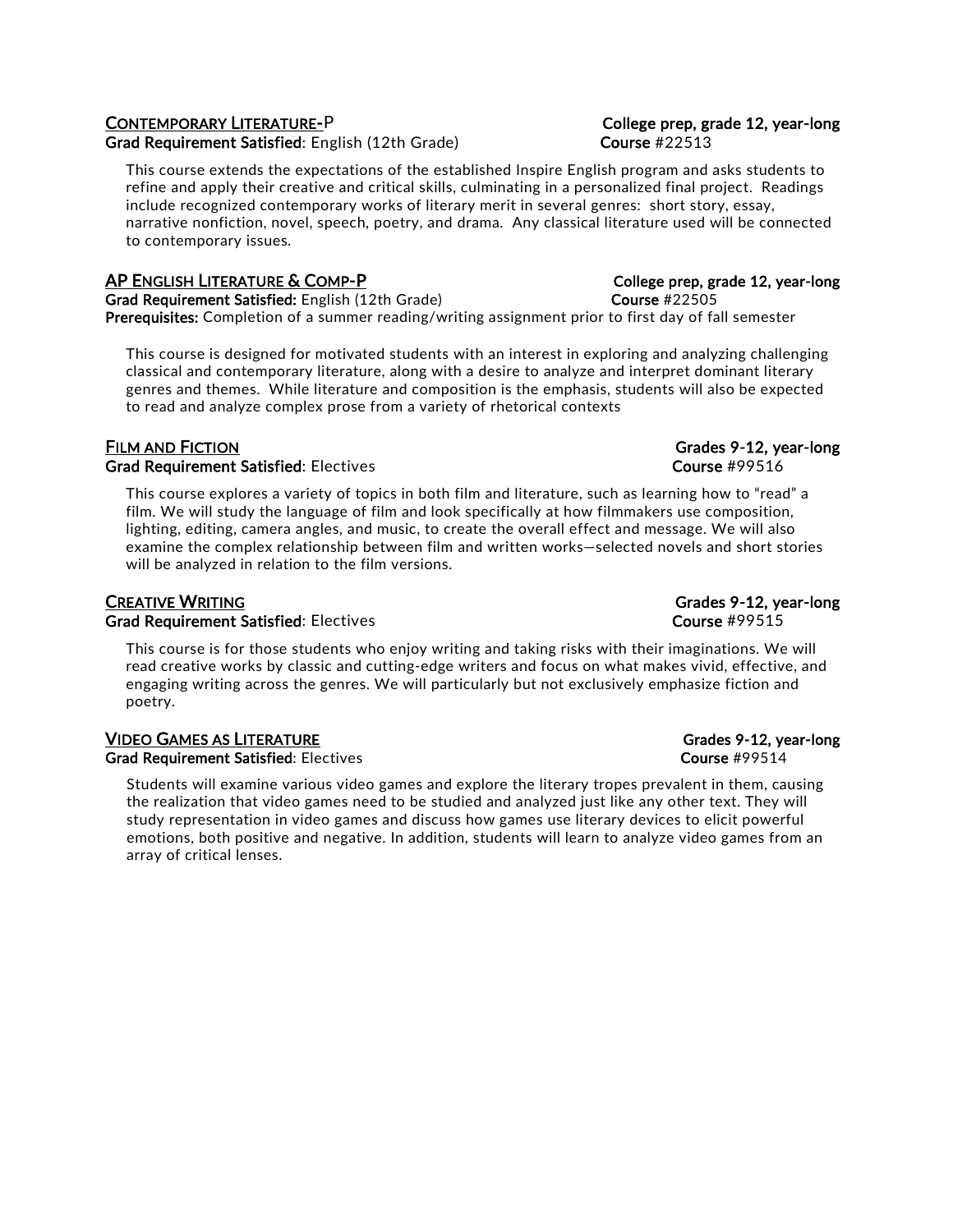## LEADERSHIP

# STUDENT GOVERNMENT Grades 9-12, year-long

Grad Requirement Satisfied: Electives Course #29059 Prerequisites: Interview and teacher approval

This course is a student-led program which focuses on exploring concepts of leadership skills, collaboration, committee work, planning, and organization. This class provides the opportunity for students to oversee, plan, implement, and execute all Associated Student Body (ASB) activities, and events. Throughout these opportunities, students can improve confidence, work with peers of diverse backgrounds and attitudes, set attainable goals, make decisions, and manage time and budgets. Additionally, students have the opportunity to serve on the Student Council Board via a democratic vote after enrollment in the course.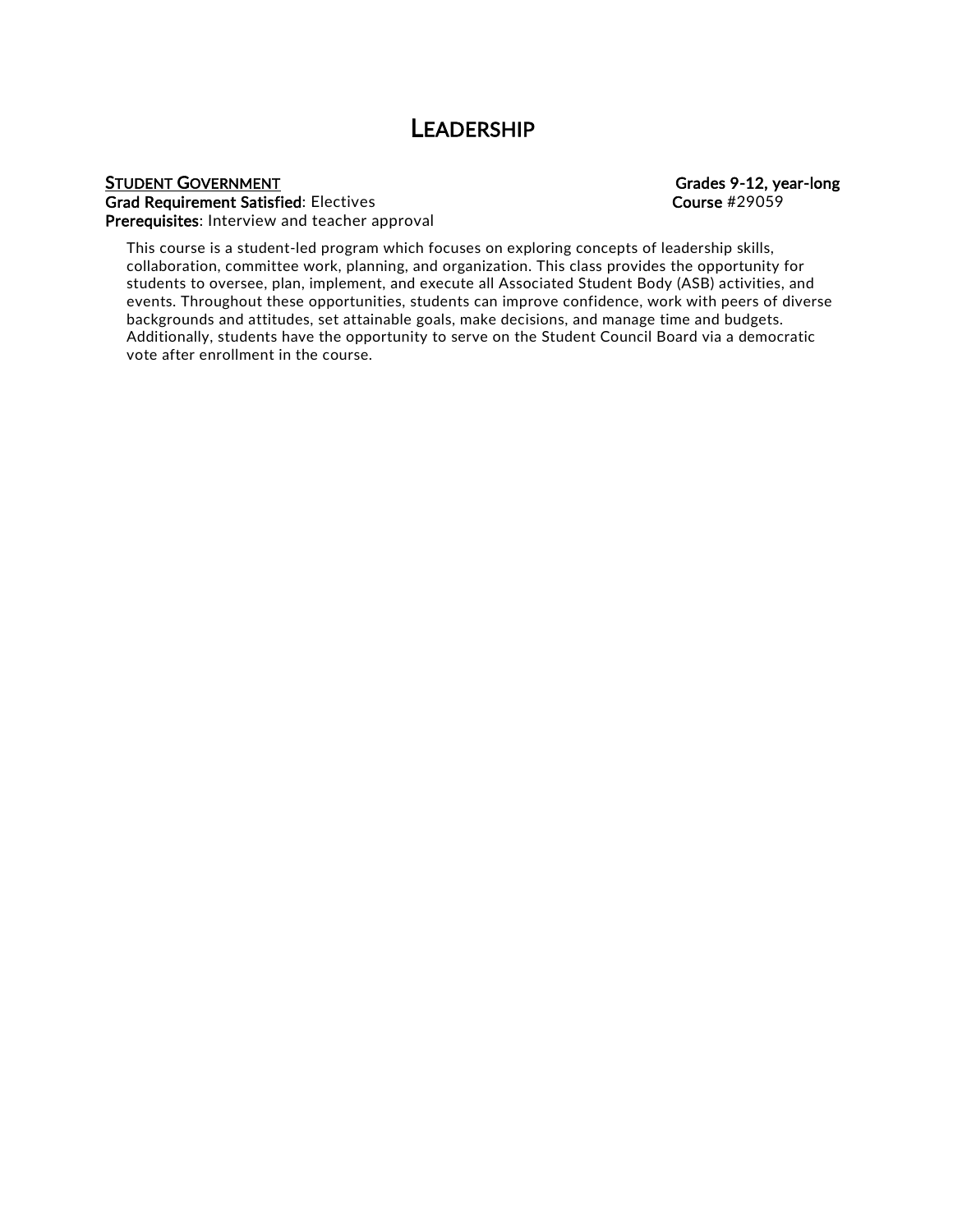## MATH C Grades 9-11, year-long Grad Requirement Satisfied: Mathematics **Course 24540** Course #24540

Prerequisites: Any student who has not passed Math C or equivalent with a C or better will be enrolled in Math C

Math C is a math class covering 8th grade Common Core math standards and more, preparing students for High School maths and beyond. In addition to learning the mathematical concepts, the goal of Math C is to educate students about how we learn math. We explore tasks that show students that math is a creative and open subject about understanding something deeply, seeing patterns, and making connections–not memorization and speed. We address the very real notion of Math Trauma in this course, and slowly build confidence in the student's ability to do math. Topics in the course include, but are not limited to, transformation of shapes, proportional and linear relationships, solving equations, the four representations of algebraic relationships, and more. This course is over two periods, one on each day.

Grad Requirement Satisfied: Algebra, Mathematics Course #24541 Prerequisites: Completion of Math C or equivalent courses with a grade C or better.

Integrated Math 1 is the first in a series of college preparatory mathematics courses that consist of the California Common Core math standards. The course content includes relationships between quantities, linear and exponential relationships, reasoning with equations, descriptive statistics, congruence, proof, constructions, and connecting algebra and geometry through coordinates.

## INTEGRATED MATH 2-P College prep, grades 9-12, year-long

Grad Requirement Satisfied: Algebra, Mathematics Course #24542 Prerequisites: Completion of Integrated Math 1 or equivalent with a grade C or better.

Integrated Math 2 is the second in a series of college preparatory mathematics courses that consist of the California Common Core math standards. The course content includes extending the number system, quadratic functions and modeling, expressions and equations, applications of probability, similarity, right triangle trig and proves, and circles without coordinates.

## INTEGRATED MATH 3-P College prep, grades 10-12, year-long

Grad Requirement Satisfied: Algebra, Mathematics Course #24543 Prerequisite: Completion of Integrated Math 2 or equivalent

Integrated Math 3 is the third year Common Core math class, and typically a junior year math course. It includes topics such as transforming parent graphs/functions, reviewing and expanding upon algebraic solving techniques and manipulations, science data and statistics, inverse functions and logarithms, and polynomials.

## PRECALCULUS-P College prep, grades 10-12, year-long

Grad Requirement Satisfied: Algebra, Mathematics Course #94525 Prerequisites: Integrated Math 3 with a grade C or better

In this course, students will use graphing calculators daily (TI-83/84). When able, students are strongly recommended to supply their own. Topics covered are functions and periodic functions, sinusoidal and right triangle trigonometry, polar coordinates, probability and statistics, mathematical modeling, vectors and parametric equations, polar coordinates and graphing, sequences and series, and an introduction to calculus principles. Upon successful completion of this course, students are prepared to enter Calculus.

INTEGRATED MATH 1-P College prep, grades 9-12, year-long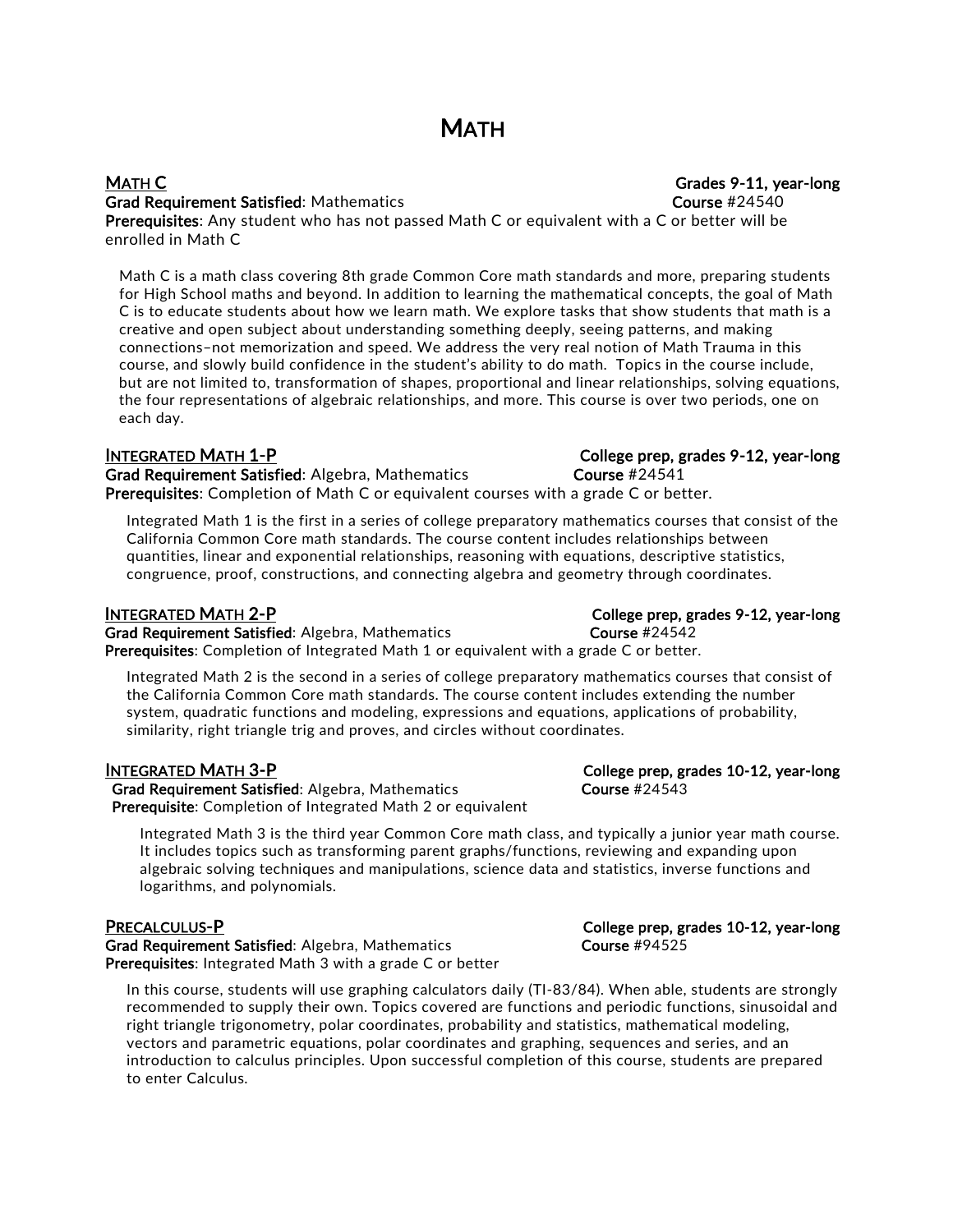### AP STATISTICS-P Alternates annually with AP Calculus AB-P College prep, grades 11-12, year-long Grad Requirement Satisfied: Mathematics Course #24513 Prerequisites: Integrated Math 3 with a grade C or better

The purpose of the AP statistics course is to introduce students to the major concepts and tools for collecting, analyzing, and drawing conclusions from data. Students are exposed to four broad conceptual themes; Exploring Data: Describing patterns and departures from patterns; Sampling and Experimentation: Planning and conducting a study; Anticipating Patterns: Exploring random phenomena using probability and simulation; and Statistical Inference: Estimating population parameters and testing hypotheses. Students who successfully complete the course and AP Exam may receive credit, advanced placement or both for a one-semester introductory college statistics course.

### AP CALCULUS AB-P Alternates annually with AP Statistics-P College prep, grades 11-12, year-long<br>Grad Requirement Satisfied: Mathematics Course #24514 Grad Requirement Satisfied: Mathematics Prerequisites: Completion of Pre-Calculus with a grade C or better. It is strongly recommended that students have a graphing calculator (TI 83/TI 83Plus/TI-84).

This course covers topics taught in first semester college calculus. Topics include functions, graphs, limits, and derivatives and integrals (including their applications). The course emphasizes a multi representational approach to calculus, with concepts, results, and problems being expressed graphically, numerically, analytically and verbally. The advanced placement examination in calculus may be taken in the spring semester for college credit.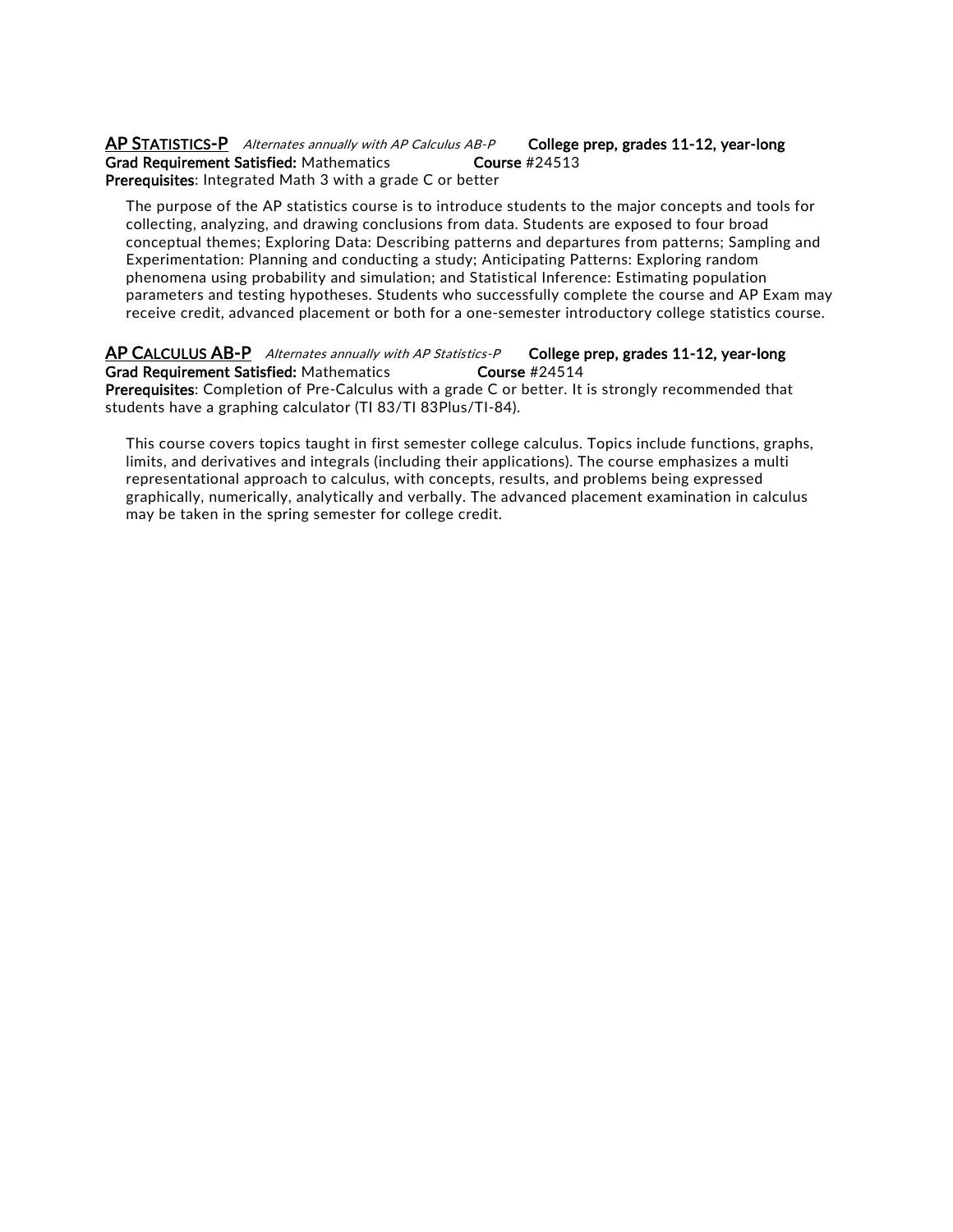## VOCAL TECHNIQUES Grades 9-12, year-long Grad Requirement Satisfied: FineArt/FrnLang/CTE Course #91111 CTE Pathway 112: Performing Arts

This will be a foundational course for all singers and will include how to find and use your voice, read music, sight sing, while learning various singing styles, vocal health, performance skills, part singing, basic music theory, and working with live bands/pianists/tracks. Students will be able to enter choir, musical theatre, and pop band classes knowing how to use their voices, read music, and sing in parts. They will understand and be able to sing in various musical styles, ranging from classical to rock and pop. This course will be required for Choir and Musical Theatre Workshop, unless prior approval from a teacher. It may be taken concurrently with these courses.

## A CAPPELLA CHOIR-P Grades 9-12, year-long Grad requirement Satisfied: FnArt/FrnLng/CTE Course #91101 CTE Pathway 112: Performing Arts

Prerequisites: Performing Arts Foundation or teacher permission. All students must audition.

Inspire's A Cappella Choir is a contemporary singing group that is committed to excellence, creativity, and significance in singing together. It is open to all students who have basic singing skills, and want to grow in their musical and singing experience. Students learn vocal technique for pop, jazz, gospel styles, traditional, and contemporary classical music. The choir focuses on a cappella singing in all styles. Students learn to sing harmonies by ear, as well as music reading and sight singing skills. Students also develop the ability to express different styles of music through physicality, singing with the entire body, and gaining freedom in physical movement to accomplish strong musical and lyric expression. Concert and community performance are a required part of this class. Yearly involvement in choir gives students the opportunity to achieve proficiency, and to participate in choir leadership. May be taken concurrently with Performing Arts Foundations, with teacher permission.

Grad Requirement Satisfied: FineArt/FrnLang/CTE Course #91117 CTE Pathway 112: Performing Arts

ORCHESTRA-P College prep, grades 9-12, year-long

Prerequisites: Minimum one year of private instruction with teacher approval, or two years Junior High band/orchestra.

Inspire's Orchestra is a symphony style ensemble in which strings, brass, woodwinds and percussion are all represented. The orchestra will perform music from the classical, pop, and original repertoire. Music will be chosen that will advance the student skill level over the course of the school year. Students develop the ability to express different styles of music through various rehearsal techniques, independent practice, and ensemble performances. Students are encouraged to take private lessons outside of class, and will be required to practice independently to improve personal skill. Concert and community performance are a required part of this class. The Inspire School Orchestra will have many opportunities to perform at concerts for their fellow students, and at community events.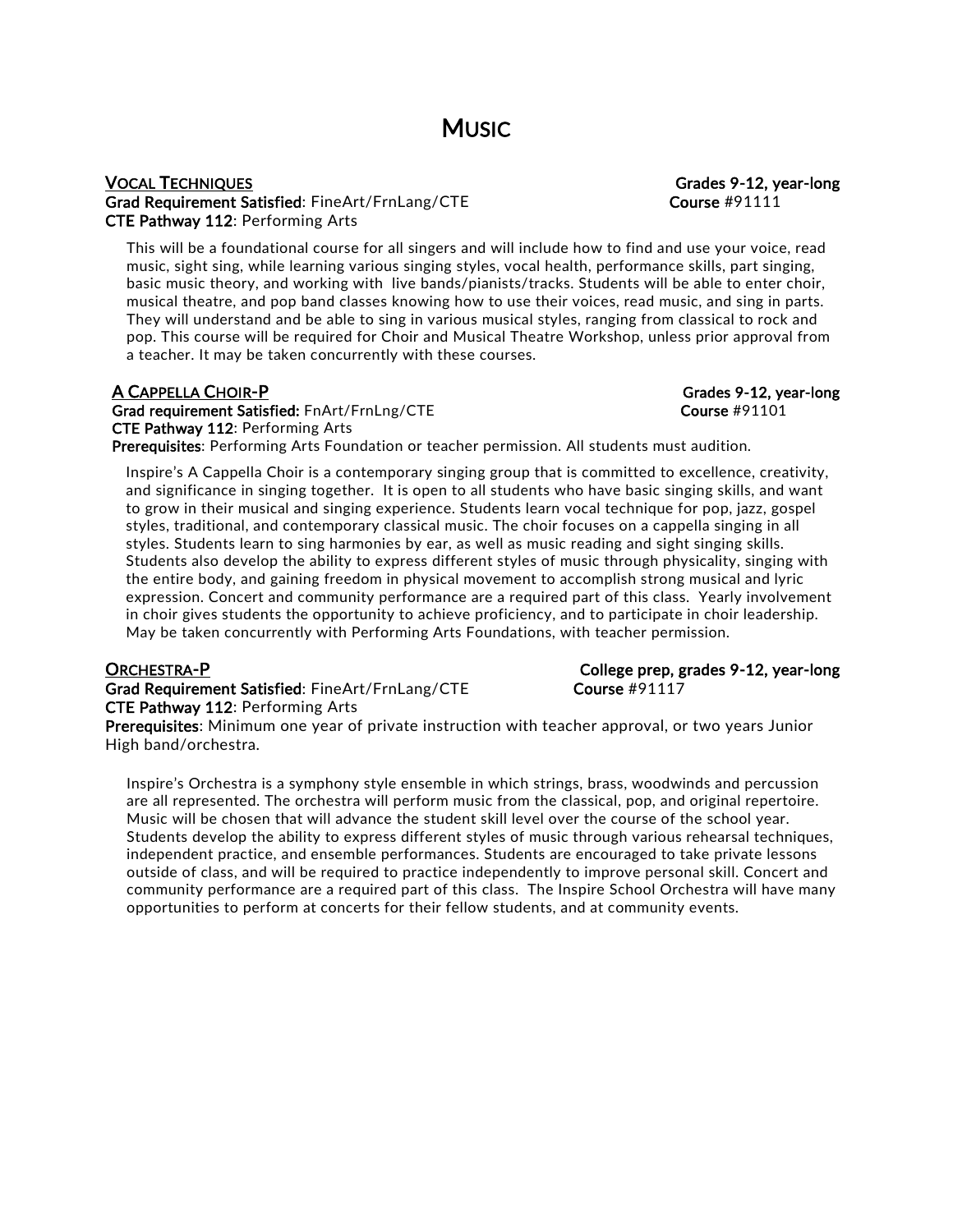## PIANO 1-P College prep, grades 9-12, year-long Grad Requirement Satisfied: FineArt/FrnLang/CTE Course #91146 CTE Pathway 112: Performing Arts

This Course covers introductory piano technique and knowledge of the structure of music–ie. Note names on the grand staff and piano keyboard, key signatures, time signatures, rhythm values, diatonic intervals, major and minor triads, and major scales. Students will follow a progressive study of piano and music theory that allows them to learn to read and play traditional piano literature. This course will explore simple improvisation and composition for piano. The course will include learning scales and chord progressions in several keys, playing lead sheets, and doing some composing. Piano study will focus on fluent reading, technique, and expressive playing. Students will also learn about the eras of music history, major composers, and the development of the piano and its music, in both classical and popular genres. Piano 1 counts as dual enrollment with Butte College, issuing both High School and College credits.

## GUITAR 1 Grades 9-12, year-long Grad Requirement Satisfied: FineArt/FrnLang/CTE example and the Course #91105

This class is intended for beginning guitar students. The class will offer instruction on guitar tuning, flat picking, finger picking, playing single note melodies, 1st position chords, barred chords, power chords, musical notation - both standard notation and guitar tablature. Students will learn basic music theory that relates to learning songs on guitar. Students will become acquainted with many styles of music including pop, folk, rock, blues, and classical. Students will learn major and pentatonic scales, and be encouraged to improvise guitar solos and sing. When able, students are encouraged to provide their own guitars, picks, tuners, capos, and replacement strings as needed. There will be opportunities for performances in this class.

Grad Requirement Satisfied: FineArt/FrnLang/CTE Course #91123 CTE Pathway 112: Performing Arts Prerequisites: Intermediate guitar, bass, piano, drum, or vocal skill.

This class combines the talents of young musicians who play electric guitar, drums, electric bass, keyboards, and sing. Students will be placed in bands of similar skill level at the beginning of each semester. The bands will learn and perform music from many different eras of rock-n-roll, such as blues, the '50's, '60's, '70's, and others. Students will use guitar and bass tablature, and lead sheets in order to learn their songs. As different units are completed, each band will perform for the class. Performances will also be given for our student body, as well as the opportunities to perform in the fall and spring Instrumental Music Concerts.

AP MUSIC THEORY-P College prep, grades 11-12, year-long Grad Requirement Satisfied: FineArt/FrnLang/CTE Course #91133 CTE Pathway 112: Performing Arts

Prerequisites: Completion of Piano 1 or equivalent piano ability, and teacher approval.

The AP Music Theory course corresponds to two semesters of a typical introductory college music theory course. This course covers topics such as musicianship, theory, musical materials, and procedures. Musicianship skills including diction and other listening skills, sight-singing, and keyboard harmony are considered an important part of the course. Throughout the course, students develop the ability to recognize, understand, and describe basic materials and processes of music that are presented in a score. Development of aural skills is a primary objective, and performance is part of the learning process. Students understand basic concepts and terminology by listening to and performing a wide variety of music. Notational skills, speed, and fluency with basic materials are emphasized. AP Music Theory counts as dual enrollment with Butte College, issuing both High School and College credits.

POP BAND Grades 9-12, year-long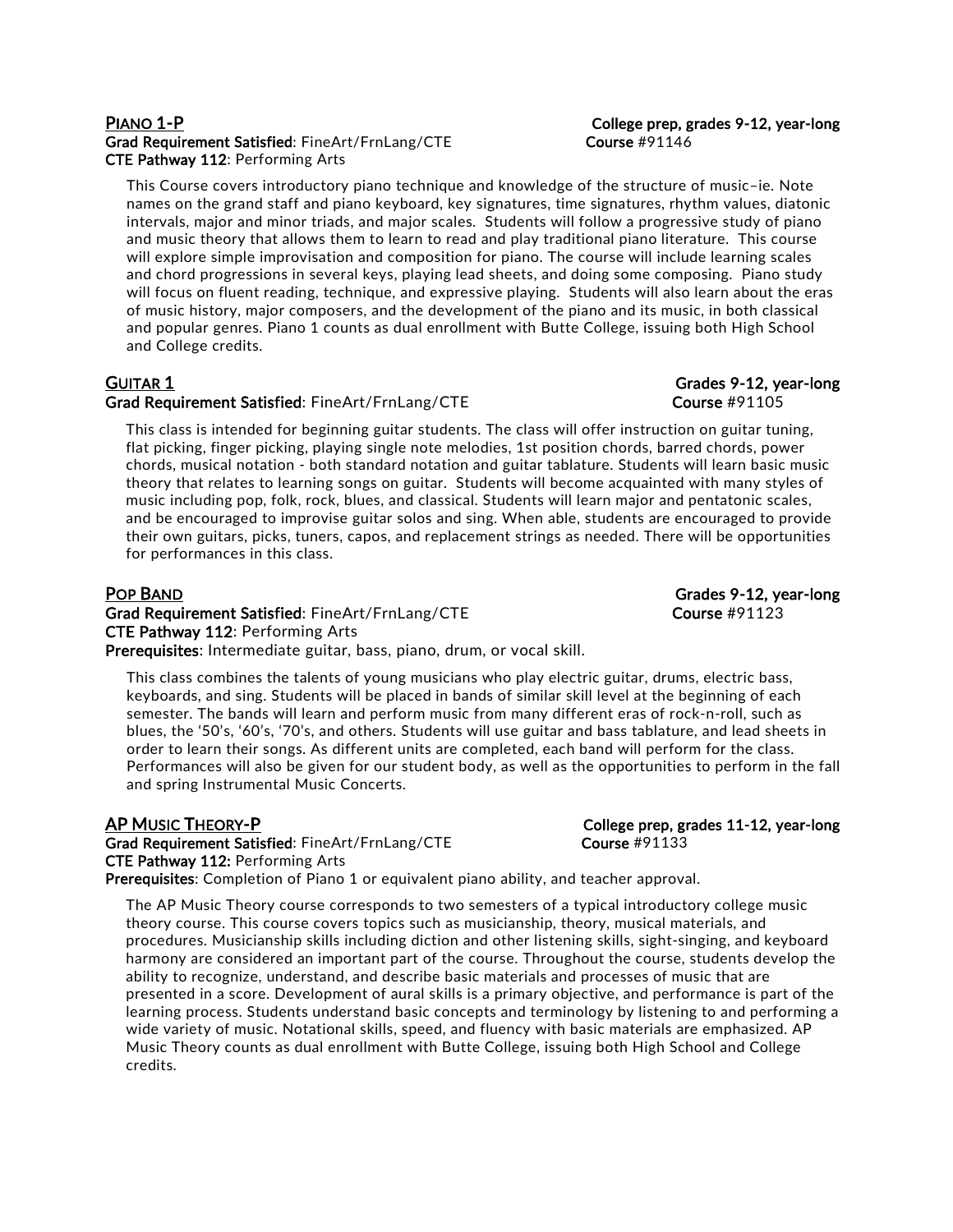## ELECTRONIC MUSIC COMPOSITION GRADES AND STATE STATES SERVICE STATES AND GRADES 9-12, year-long Grad Requirement Satisfied: Fine Art/FrnLang/CTE Course #91129 CTE Pathway 112: Performing Arts

Electronic Music Composition is designed to give students the necessary tools and techniques to create contemporary electronic music in a variety of styles. Students will learn the history of electronic music with listening examples that highlight the important people, technology, and techniques associated with it. The lessons will include videos describing musical, DAW (Digital Audio Workstations), and synthesis techniques. There will also be a research and analysis component in which students learn to listen critically, and adapt to changes in technology and public musical taste. Pro Tools is the primary DAW used in the course and some online programs will be introduced. Students will be allowed to bring a personal laptop and use their own software to complete certain projects. The course teaches musical topics like melody, rhythm, and harmony within the framework of a DAW. This starts with an introduction to common scales and rhythms, then developing more complex musical elements throughout the course. Electronic Music Composition counts as dual enrollment with Butte College, issuing both High School and College credits.

RECORDING ARTS Grades 10-12, year-long

Grad Requirement Satisfied: Electives Course #94031 CTE Pathway 112: Performing Arts Prerequisites: Electronic Music Composition

Recording Arts introduces basic audio for live performance and recording settings. Topics include basic sound characteristics, microphone use, recording technique, and live sound reinforcement. Pro Tools, Garage band, Logic X, and several online programs are introduced with an emphasis put on using Pro Tools to record, mix, and master recordings. This course details the functions of, and relationships between, the mixing console and the Pro Tools digital audio workstation. Students learn how different microphones, signal processors, and other technologies are employed in a variety of applications for the audio industry–ie. Music recording, live mixing, and other applications. Students from within the class rehearse and perform during class providing authentic opportunities to operate live sound and record. Through this course students are provided with an opportunity to work on a project from start to finish, utilizing all the technologies and procedures they have learned.

### ADVANCED RECORDING ARTS Grades 11-12, year-long

Grad Requirement Satisfied: FineArt/FrnLang/CTE Course #91134 CTE Pathway 112: Performing Arts Prerequisites: Electronic Music Composition and Recording Arts

Advanced Recording Arts is the third level course for the CTE pathway for Recording Arts. This course expands on the audio for live mixing, recording, and other applications. Topics include: advanced sound characteristics, microphones, single and multi-track recording techniques, and sound reinforcement. Pro Tools and Logic ProX are the primary software used in this class. Students will further develop their knowledge of different microphones, signal processors, and other technologies that are employed in a variety of applications for the audio industry. Through this course students are provided with an opportunity to work on a project from start to finish, utilizing all the technologies and procedures they have learned. Students in Advanced Recording Arts will be team leaders for Recording Arts students in their first year.

### MUSIC PRACTICUM GRADE CONSULTERING THE CONSULTERING CONSULTERING CONSULTERING CONSULTERING CONSULTERING CONSUMING CONSUMING CONSULTERING CONSUMING CONSUMING CONSUMING CONSUMING CONSUMING CONSUMING CONSUMING CONSUMING CONSU

Grad Requirement Satisfied: Electives Course #91131 CTE Pathway 112: Performing Arts Prerequisites: Completion of the foundation and breadth work, Major Advisor approval

Music Practicum is an opportunity for advanced music students to independently develop their music skills. This includes songwriting, recording, and individual instrument rehearsal time. Music Practicum students will develop a Capstone project and are accountable to their supervising teacher throughout the semester, with a final presentation made at the end of the semester. Capstone projects can be a composition (recorded or performed) or individual performance, and are developed with the music teacher at the beginning of the semester. Music Practicum may only be taken with prior permission from one of the Music Teachers.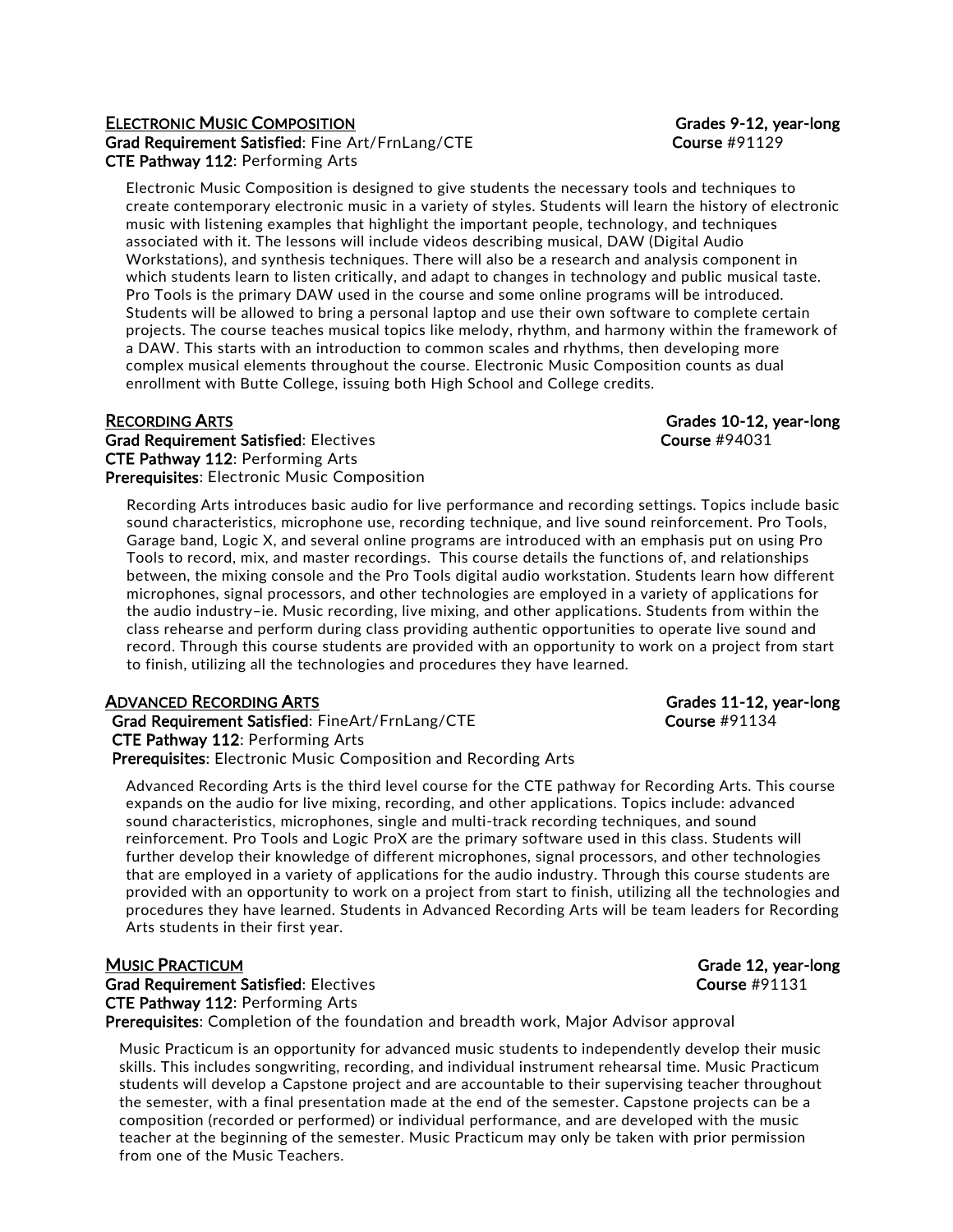## RECORDING ARTS PRACTICUM GRADE CONSUMING A RECORDING ARTS PRACTICUM

Grad Requirement Satisfied: FineArt/FrnLang/CTE example and the course #91132 Prerequisites: Completion of the foundation and breadth courses. Teacher permission required.

Recording Arts practicum is an opportunity for advanced recording students to independently develop their recording skills. Practicum students will develop a Capstone project with the help of the Recording Arts Teacher and are accountable to the supervising teacher throughout each semester, with a completed final project at the end of the semester. Capstone projects can be a personal recording, recordings of other Inspire students, or music groups from the community. Recording Arts Practicum may only be taken with prior permission from the Recording Arts Teacher.

## VOCAL CAPSTONE PROJECT Grades 11-12, year-long

Grad Requirement Satisfied: FineArt/FrnLang/CTE Course #91113 CTE Pathway 112: Performing Arts Prerequisites: Students must have completed the foundation and breadth courses. Teacher permission required.

In this course students will work with a teacher to develop and complete a year-long project for presentation. Assignments will be given specific guidelines depending on the student's interests, field of study, and future goals. Students will have the opportunity to find, research, design, implement, document, and present a large, in depth project. Students will utilize all the knowledge, skills, and abilities they have developed thus far. This course may be taken at the same time as Choir or Musical Theatre Performance.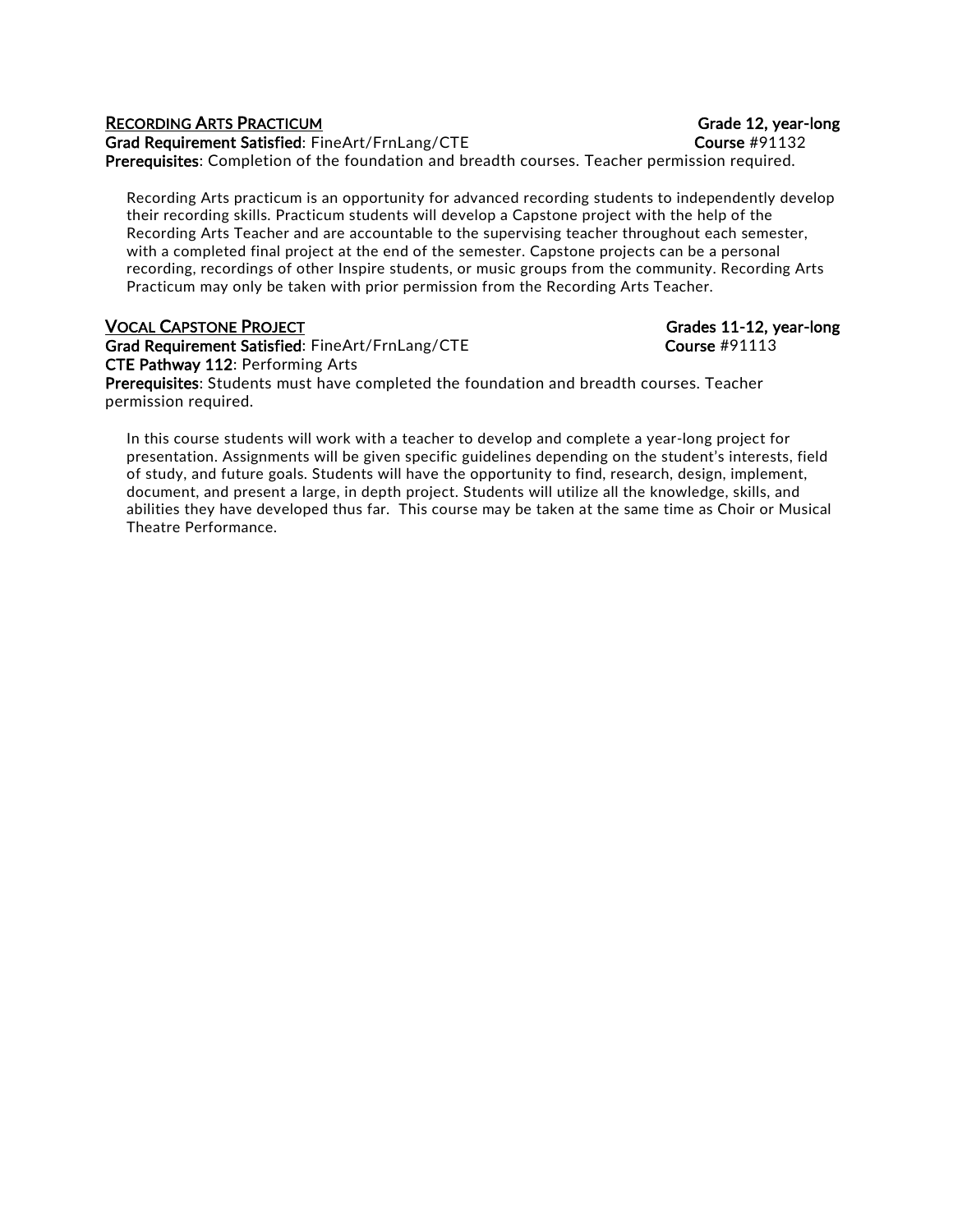## MUSICAL THEATRE

## PERFORMING ARTS FOUNDATION-P COLLEGE TO College prep, grades 9-12, year-long

Grad Requirement Satisfied: FineArt/FrnLang/CTE Course #91110 CTE Pathway 112: Performing Arts

Are you interested in the performing arts: acting, singing, or design? Do you want to learn about drama, comedy, musical theatre, stage combat, theatrical design, or any aspect of stage productions? Then the Performing Arts Foundation class is for you. All that is needed is a strong desire to learn. This class will is team-taught by our performing arts staff members. Students will learn the basic history of, and aesthetic appreciation for, theatrical and vocal performing arts. At the end of the year, students will perform in a collective production to show off the skills developed during the course. This class is open to all grade levels and is a prerequisite for most of the performing arts advanced classes, so get started today! This course is also a prerequisite to technical theatre classes.

## VOCAL TECHNIQUES Grades 9-12, year-long

Grad Requirement Satisfied: FineArt/FrnLang/CTE example and the course #91111 CTE Pathway 112: Performing Arts

This will be a foundational course for all singers and will include how to find and use your voice, read music, sight sing, while learning various singing styles, vocal health, performance skills, part singing, basic music theory, and working with live bands/pianists/tracks. Students will be able to enter choir, musical theatre, and pop band classes knowing how to use their voices, read music, and sing in parts. They will understand and be able to sing in various musical styles, ranging from classical to rock and pop. This course will be required for Choir and Musical Theatre Workshop, unless prior approval from a teacher. It may be taken concurrently with these courses.

MUSICAL THEATRE WORKSHOP-P CONVERTED College prep, grades 10-12, year-long Grad Requirement Satisfied: FineArt/FrnLang/CTE Course #91119 CTE Pathway 112: Performing Arts Prerequisites: Performing Arts Foundation

Musical Theatre Workshop builds on the skills and knowledge learned in Performing Arts Foundation. Students will learn more advanced techniques for singing, dancing, acting, by utilizing scenes and songs from Broadway musicals. Students will study significant musical theatre shows and songs, then practice and perform many of the songs to work on song performance. They will learn about major musical theatre songs and show writers, and how musical theatre has grown and changed over time. Work is also done on auditioning skills and building individual audition portfolios. The class is a performing ensemble that works on singing and dancing numbers that will be performed at the Inspire Gala and the Musical Theatre Showcase. As students develop through their work at this level, they will gain important performing skills in ensemble and solo singing, and acting techniques that prepare them to audition for Musical Theatre Performance.

## MUSICAL THEATRE PERFORMANCE-P College prep, grades 11-12, year-long

Grad Requirement Satisfied: FineArt/FrnLang/CTE Course #91126 CTE Pathway 112: Performing Arts Prerequisites: Performing Arts Foundation and Musical Theatre Workshop, or teacher permission.

Musical Theatre Performance is an advanced class where students prepare material for performances throughout the year. Students will advance in the application of music reading and the understanding of musical score markings, while they apply to how music affects the communication of a song. Students will continue to develop their audition portfolios, and continue to work on how to effectively prepare and perform at auditions. During this year of study, students will analyze musicals by learning to build the performance of a song through an in-depth study of the story, the characters, their interaction with each other, and the audience. Performance numbers will include contemporary and traditional musical theatre repertoire. Emphasis is placed on creating unified performances, both musically and dramatically. Extra time is required for community performances.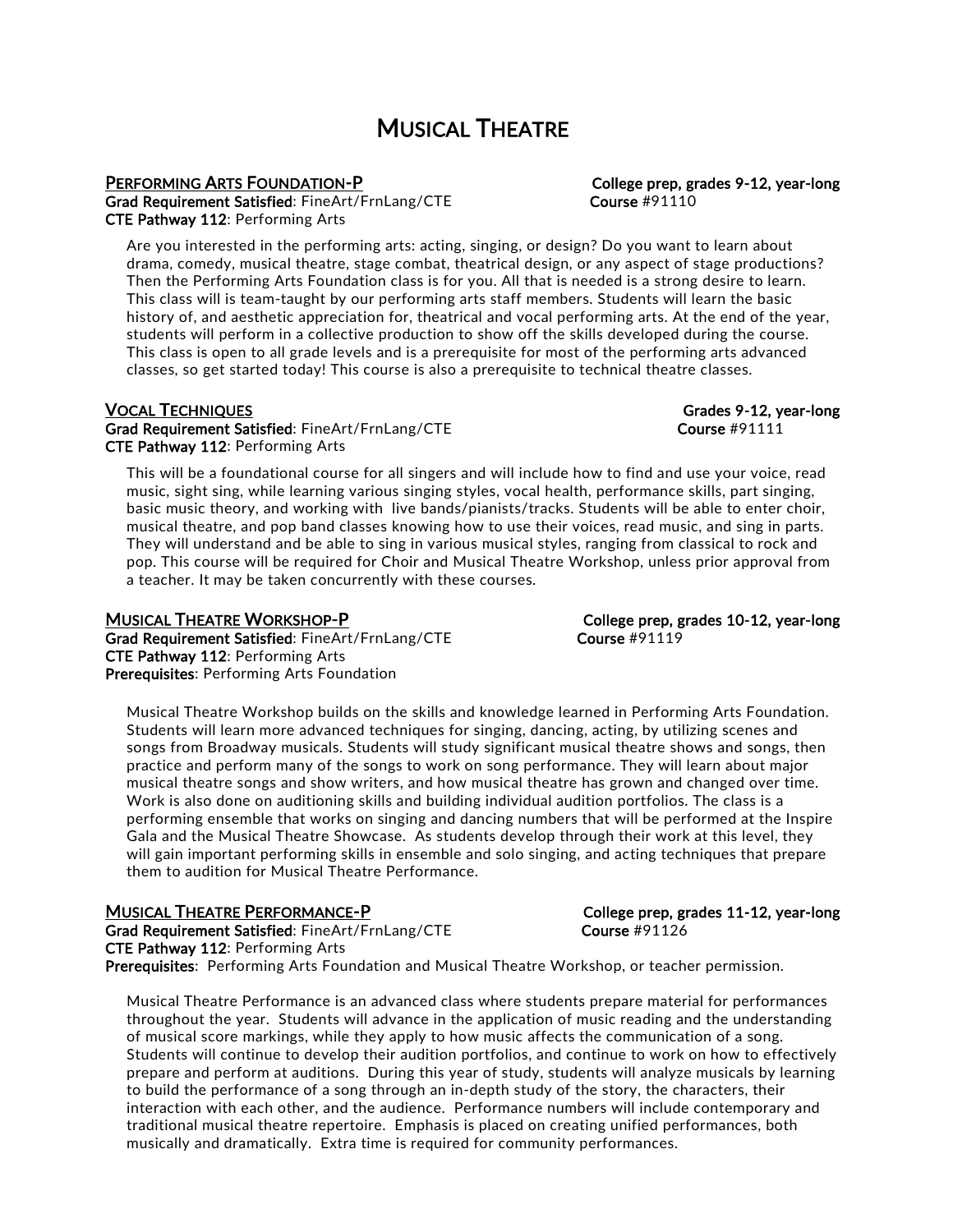## MUSICAL THEATRE CAPSTONE PROJECT **CONSUMING THE CONSUMING THE CONSUMING THE CONSUMING THE CONSUMING TEAM**

Grad Requirement Satisfied: FineArt/FrnLang/CTE Course #91125 Prerequisites: Musical Theatre Performance, Major Advisor approval

This course offers students the opportunity to go in-depth into an area of musical theatre they are passionate about. Students will present their work to the class, and where appropriate, as a part of the Musical Theatre Showcase and other performances. The projects can be scene/music writing, show analysis, performance, directing, or any other area of musical theatre covered in the Musical Theatre Pathway. This course is intended to give students motivation and guidance in developing skills they need as they go to college, and possible careers. The capstone project will help students develop independent study and collaboration skills in musical theatre.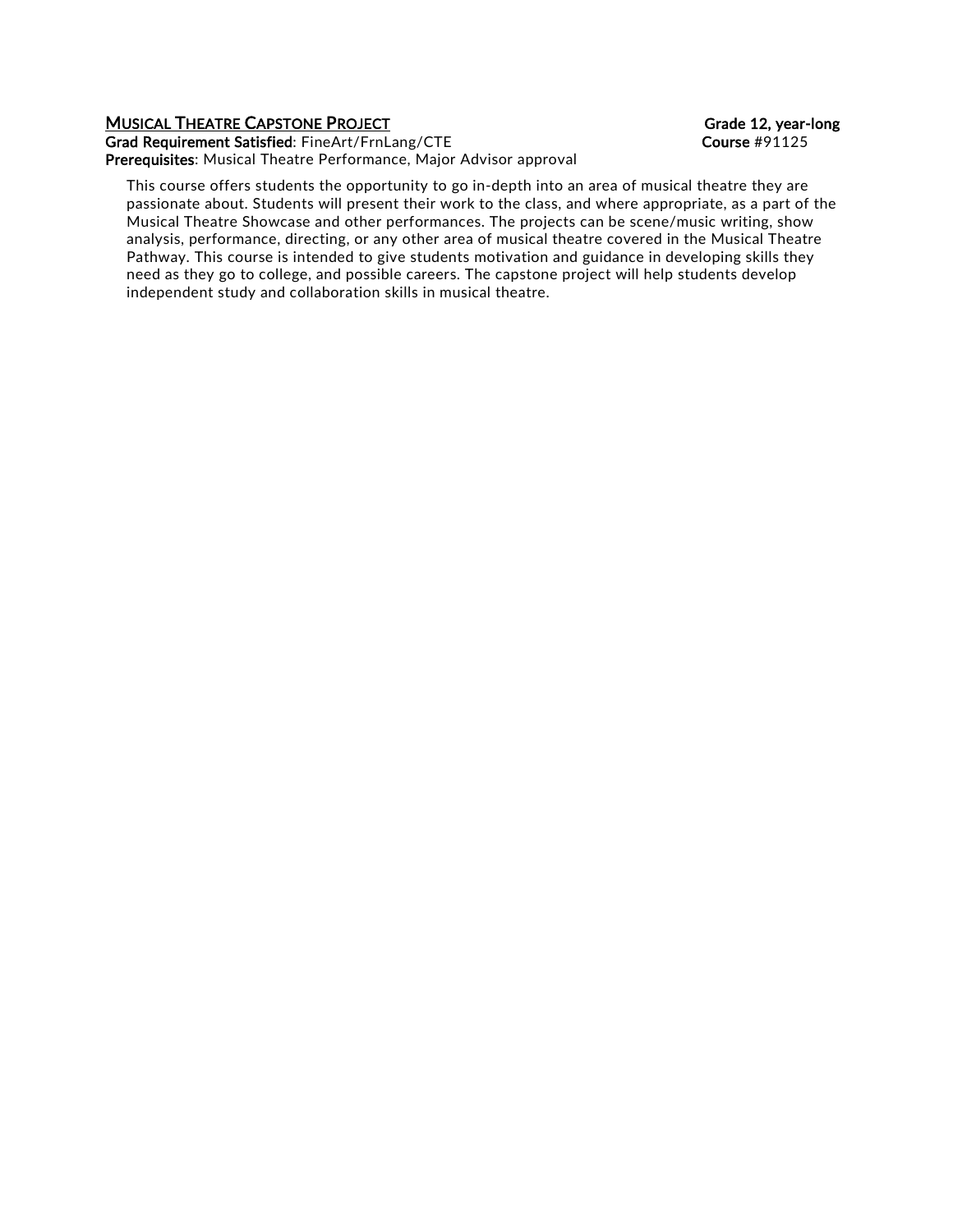## PHYSICAL EDUCATION

## INDEPENDENT STUDY PE (ISPE) Grades 9-12, year-long

Grad Requirement Satisfied: Physical Education Course #95502

This PE course is done entirely offsite and during non-school hours. Students sign an Independent Study Master Agreement, track their own PE minutes, and do written assignments via the Edgenuity learning platform.

### Grad Requirement Satisfied: Physical Education Course #95510

This course meets Physical Education requirements for graduation. Students will develop their individual knowledge, skills, abilities, behaviors, and attitudes in relation to the world of dance. This encompasses their own unique identity, and the world around them through the perspective of dance. Focus will be given to learning various dance techniques, basic dance history, and expressing one's self through movement. Students will discover their own movement potential, expand respect of self and others through the practice of studio etiquette, class structures, and audience participation. By exploring the field of dance, natural connections to personal interests and related fields of study will develop. Critical evaluation of choreographic works will be a key element of the course. Students will be required to embody movement elements by demonstrating basic terms and techniques from various dance genres and styles. Students will cultivate an understanding of others and cultures by experiencing their dance and discovering that dance is a universal language. Eight to ten of the following genres of dance are explored in Dance 1 each year: ballet, jazz, modern, tap, hip-hop, ballroom, break dancing, contemporary, Pilates, Hawaiian, Maori, Polynesian, Irish, Indian, West African, Hmong, and other traditional genres.

### **PE DANCE 2** Grades 10-12, year-long

### Grad Requirement Satisfied: Physical Education Course #95513

Prerequisites: PE Dance 1 or 1-2 years of dance experience. Audition is required. Dancers are required to provide their own dance shoes.

This course is the same as Dance 2 and meets Physical Education requirements for graduation.

### **PE DANCE 3** Grades 10-12, year-long

### Grad Requirement Satisfied: Physical Education Course #95514

Prerequisites: (PE) Dance 2 or 3-4 years of technical dance experience. Audition is required. Open to freshmen by audition only. PE Dance 3 members must be concurrently enrolled in another dance class. Dancers are required to provide their own dance shoes & commit to the performance calendar for the year.

This course is the same as Dance 3 and meets Physical Education requirements for graduation.

### Grad Requirement Satisfied: Physical Education Course #95515

Prerequisites: (PE) Dance 2, (PE) Dance 3, or 3-4 years of technical dance experience. Audition is required. Open to freshmen by audition only. PE Dance 4 members must be concurrently enrolled in another dance class. Dancers are required to provide their own dance shoes & to commit to the performance calendar for the year.

This course is the same as Dance 4 and meets Physical Education requirements for graduation.

**PE DANCE 1** Grades 9-12, year-long

**PE DANCE 4** Grades 10-12, year-long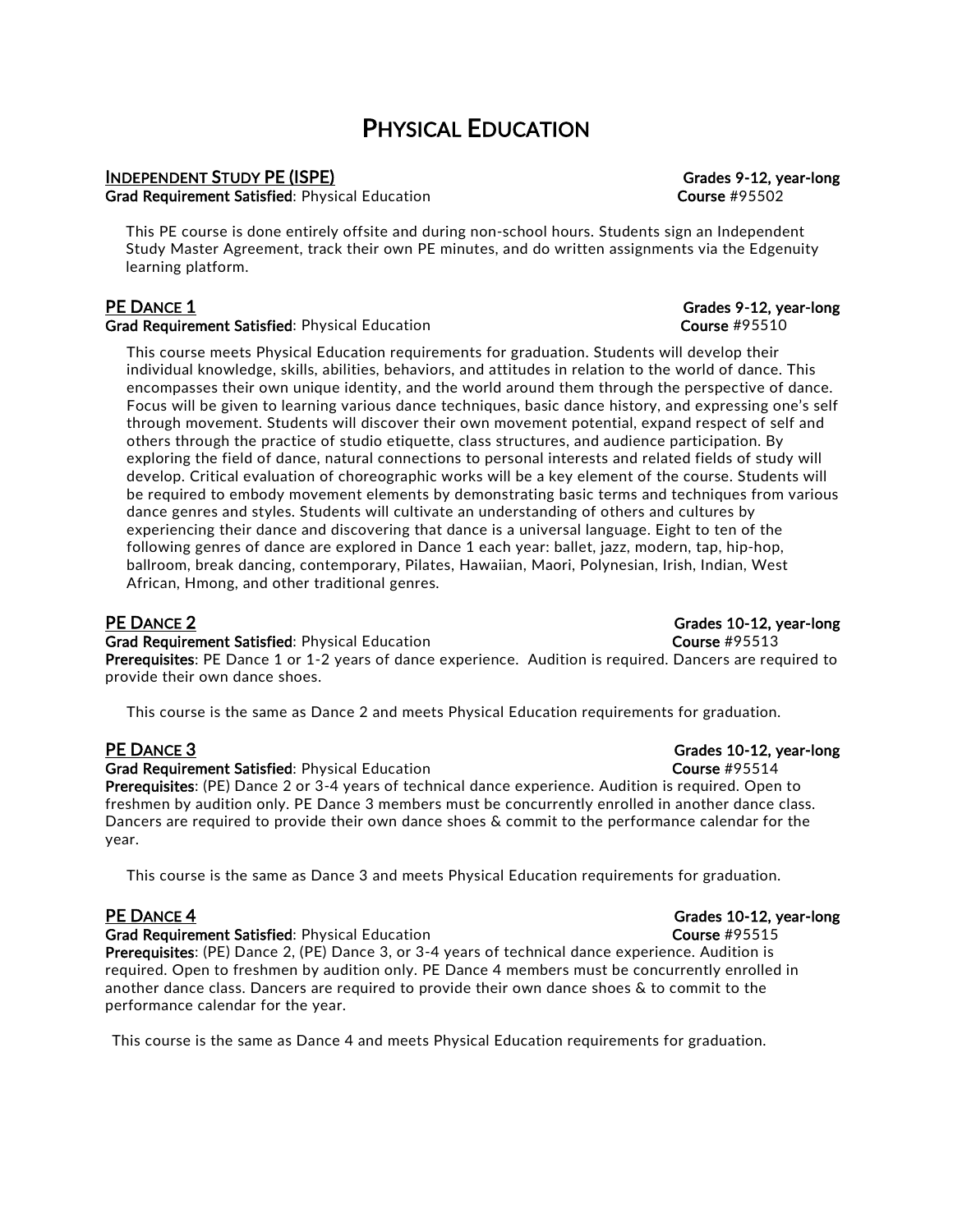Grad Requirement Satisfied: Physical Education Course #95517

Prerequisites: Dance 3, Dance 4, or 4-5 years of technical dance experience. Audition is required. Open to freshmen by audition. Dance 5 members must be concurrently enrolled in another dance class. Dancers are required to provide their own dance shoes & to commit to the performance calendar for the year.

This course is the same as Dance 5 and meets Physical Education requirements for graduation.

Grad Requirement Satisfied: Physical Education Course #95516 Prerequisites: PE Dance 1, (PE) Dance 2, or equivalent; or teacher recommendation by audition. Dancers are required to provide their own dance shoes.

This course is the same as Dance Styles and meets Physical Education requirements for graduation.

## PE DANCE 5 Grades 10-12, year-long

PE DANCE STYLES Grades 10-12, year-long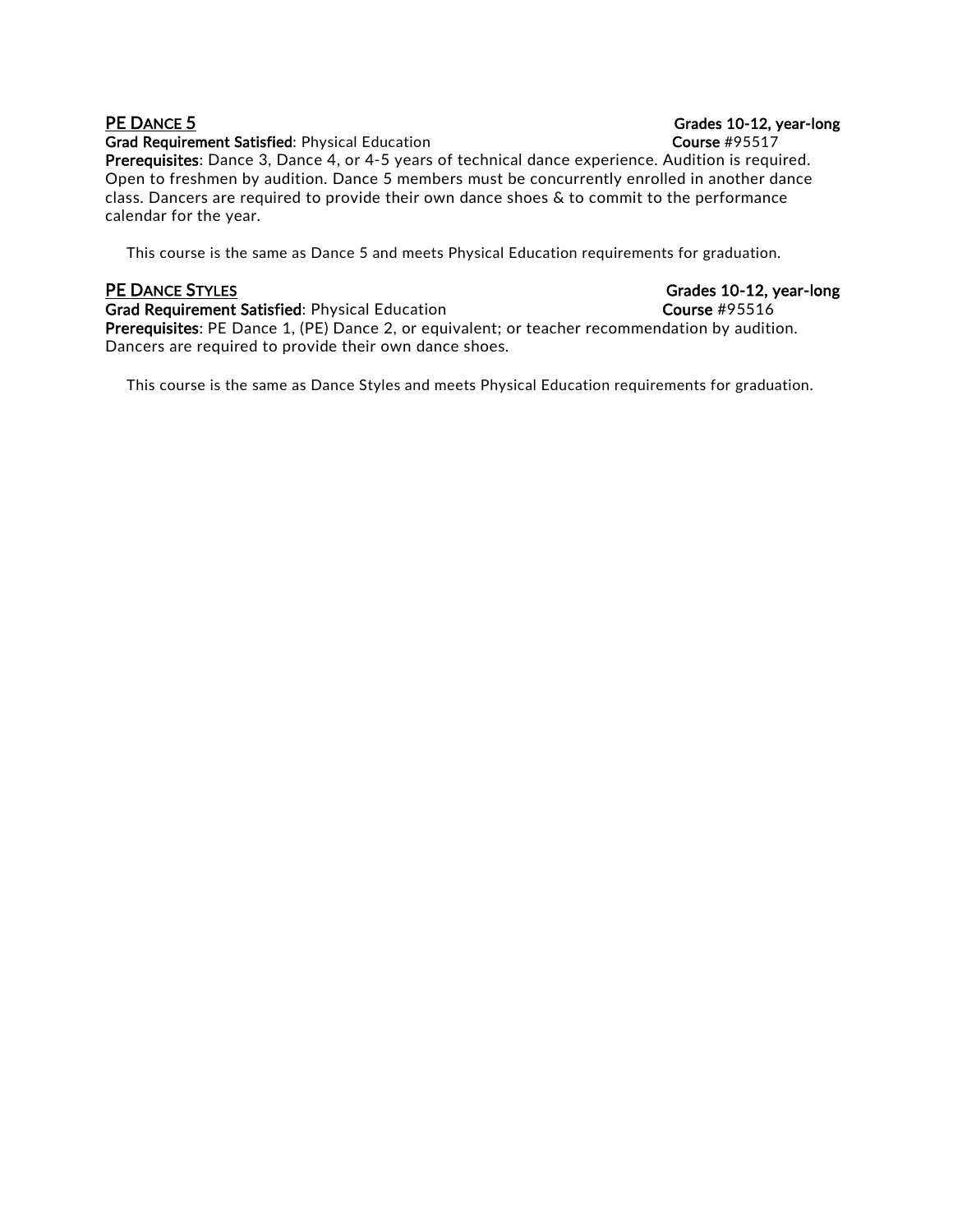## HEALTH/STUDY SKILLS Grade 9, year-long Grad Requirement Satisfied: Health Course #96307

Health/Study Skills is a year-long class designed to teach beneficial knowledge and skills that encourage students to think critically about how the decisions they make today will affect their lives into the future. Completion of Health is required for high school graduation. The class will consist of units of study in the following areas: Introduction to Health, Mental Health, Nutrition, Drug Substances, and Sex Education. Study Skills is an additional component to the class that will teach students how to manage time, take various types of notes, use study groups effectively, study for tests, and maximize their study process. Each half of the course will be taught for 40 minutes on each instructional day. Each subject will be taught throughout the entire year.

## LIVING EARTH Grade 9, year-long

Grad Requirement Satisfied: Life Science (not college prep) Course #96116 Prerequisites: Concurrent enrollment in Math C

Living Earth emphasizes life science and its interrelatedness to other areas of science. By the end of the journey through the Living Earth, all students will gain an appreciation for the beauty and wonder of biology and earth science, possess sufficient knowledge of these disciplines to engage in informed discussion, become careful consumers of scientific and technical information in to their everyday lives, and be able to continue developing scientific literacy outside of school.

Grad Requirement Satisfied: Life Science Course #26205 Prerequisites: Completion of Chemistry

Biology is the study of the processes that make life on this planet possible. This course is designed to help students develop scientific literacy, the ability to think creatively about real-world issues, to communicate these thoughts to others, and integrate these ideas into decision making. At Inspire, Biology is inquiry based—which involves making observations, posing questions, examining multiple sources of information, planning investigations, using scientific tools to gather, analyze and interpret data, proposing explanations, and making predictions. Biology will fulfill your life-science requirement, as well as prepare you for upper division course work.

Grad Requirement Satisfied: Physical Science Course #96117 Prerequisite: Concurrent enrollment in Integrated Math 1.

Physics is fundamental science. With this class, students begin a three-year investigation into how things work and the significance of science in our lives. Students start with tangible explorations of their immediate world by playing, building, testing, questioning, and analyzing familiar phenomena by directly confronting preconceived understandings. This allows students to create their own explanations, while learning about the essential building blocks and connectivity of science. From car crashes to the athletic power of a dancer, students directly experience how science works and how it creates our view of the physical universe. Later, they progress into a cosmic perspective in the realm of the less palpable. Students journey from the smallest building blocks of matter and the essentials of electricity, to the energy and processes of stars, the transmission of that energy as light, and our attempts to exploit those forces here on earth. Come play with physics!

PHYSICS-P College prep, grade 9, year-long

# BIOLOGY-P College prep, grades 11-12, year-long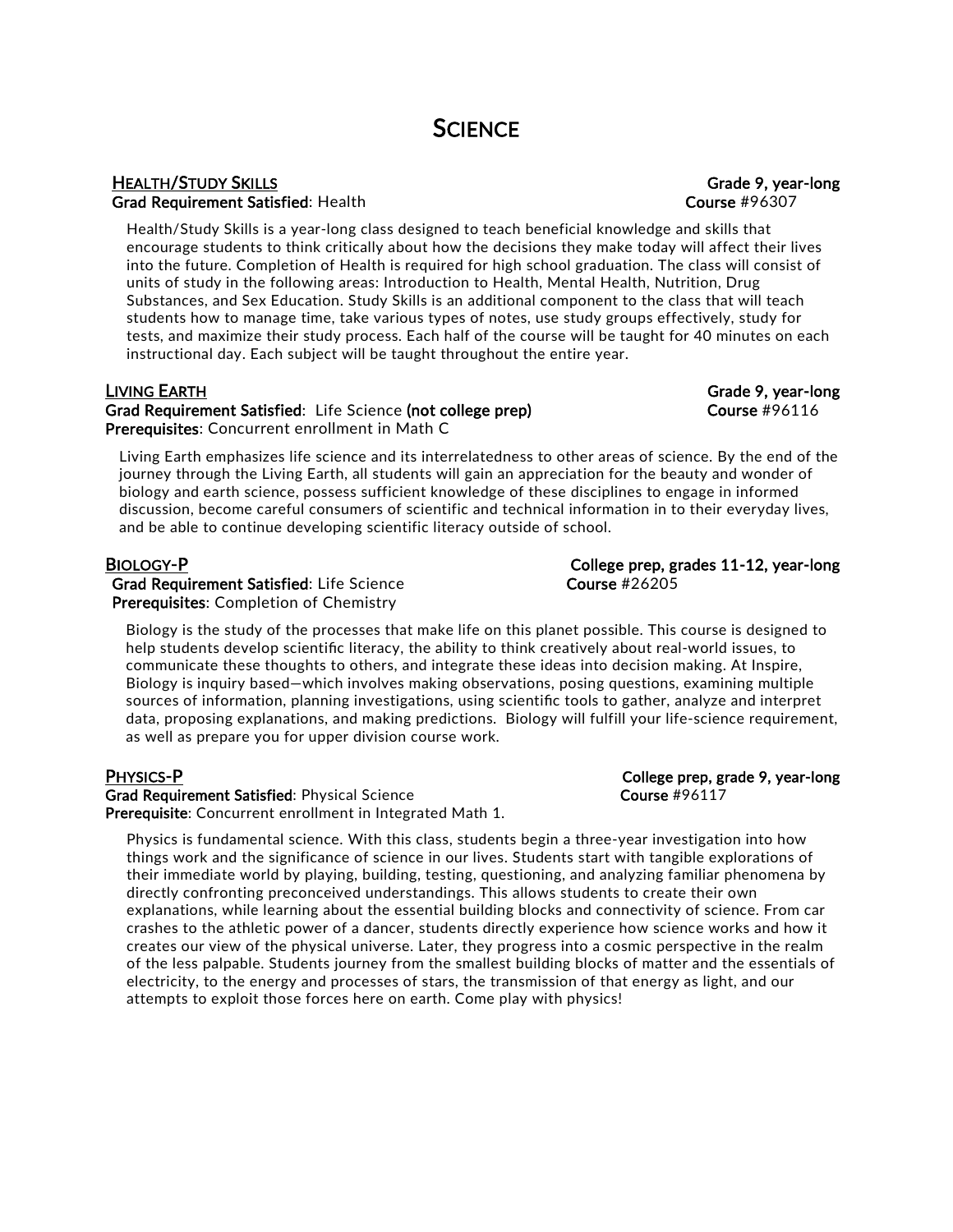Grad Requirement Satisfied: Physical Science Course #26104

## CHEMISTRY-P College prep, grades 10-12, year-long

Prerequisites: Completion of Physics and Integrated Math 1 required. Chemistry may be taken concurrently with Physics if you have strong math/science skills and teacher permission.

This is a year-long course designed to allow students to master basic principles of chemistry, while developing critical thinking and basic laboratory skills. An emphasis is placed on developing models. Topics covered include interactions and motion of particles, energy in terms of storage and transfer, historical development of atomic theory, periodic table, chemical reactions and equations, stoichiometry, and applications with ocean chemistry and climate change. This course requires some work outside of the classroom.

## $\overline{AP}$  ENVIRONMENTAL SCIENCE-P Alternates annually with AP Biology-P College prep, grades 11-12, year-long Grad Requirement Satisfied: Physical Science Course #96122

Prerequisites: Completion of Chemistry with a C or better

The goal of the AP Environmental Science course is to provide students with the scientific principles, concepts, and methodologies required to understand the interrelationships of the natural world, to identify and analyze environmental problems both natural and human-made, to evaluate the relative risks associated with these problems, and to examine alternative solutions for resolving or preventing them. Environmental science is interdisciplinary; it encompasses a wide variety of topics from different areas of study, yet there are several major unifying constructs and themes that cut across the many topics included in the study of environmental science. In this course you will learn about air pollution and climate change in an attempt to understand what is already known.

### AP PHYSICS-P Alternates annually with AP Chemistry-P College prep, grades 11-12, year-long Grad Requirement Satisfied: Physical Science Course #96118

Prerequisites: Completion of Integrated Math 3 with a grade of B or better. Completion of Chemistry is highly recommended.

AP Physics is a full-year course that is the equivalent of a first semester introduction college course in algebra-based physics. Students explore principles of Newtonian mechanics (including rotational motion); work, energy, and power; mechanical waves and sound; and introductory, simple circuits.

Grad Requirement Satisfied: Electives Course #26201

Prerequisites: Completion of Chemistry with a C or better. If you have not passed Chemistry with a C or better teacher approval is required. Concurrent enrollment in Biology OR completion of Biology with a C or better allowed.

This course provides a comprehensive study of the anatomy and physiology of the human body. Topics include: body organization; homeostasis; cytology; histology; and the integumentary, skeletal, muscular, nervous systems, and special senses. Upon completion, students should be able to demonstrate an in-depth understanding of principles of anatomy and physiology as well as their interrelationships. Laboratory work includes dissection of preserved specimens, microscopic study, physiologic experiments, computer simulations, and multimedia presentations.

## ANATOMY/PHYSIOLOGY-P College prep, grades 11-12, year-long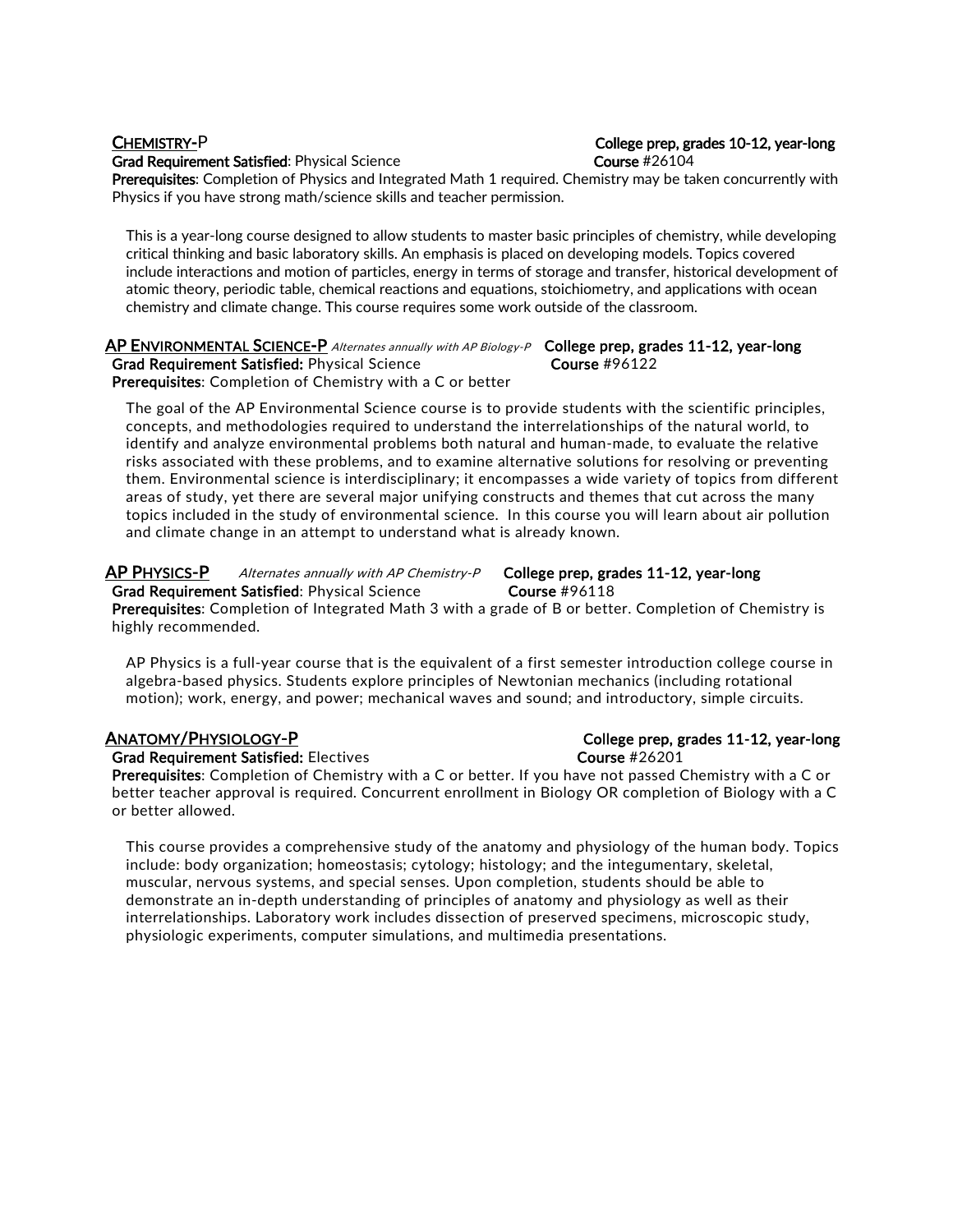### AP BIOLOGY-P Alternates annually with AP Environmental Science-P College prep, grades 11-12, year-long Grad Requirement Satisfied: Electives Course #26201

Prerequisites: Completion of Chemistry with a C or better. Concurrent enrollment in Biology OR completion of Biology with a C or better allowed.

AP Biology is an introductory college-level biology course. In this course students cultivate their understanding of biology through inquiry-based investigations as they explore the following topics: evolution, cellular processes—energy and communication, genetics, information transfer, ecology, and interactions. The revised AP biology curriculum enables students to spend less time on factual recall and more time on inquiry-based learning of essential concepts that will help in developing the reasoning skills necessary to engage in science practices. This course is equivalent to a two semester college introductory biology course.

## AP CHEMISTRY-P Alternates annually with AP Physics-P College prep, grades 11-12, year-long Grad Requirement Satisfied: Physical Science Course #96105

Prerequisites: Completion of Chemistry, Biology, and Integrated Math 3 (or concurrent enrollment in IM-3 and/or Biology with teacher approval).

This course covers the fundamental concepts of chemistry including structure and states of matter, intermolecular forces and reactions, while using hands-on lab investigations and chemical calculations to solve problems.

## STEM CAPSTONE-P **College prep, grade 12, year-long**

Grad Requirement Satisfied: Electives Course 2001 1994039 CTE Pathway 153: Engineering and Architecture Prerequisites: Engineering or Science Major. Approval of Major Advisor.

Intended for senior engineering and science majors, the STEM Capstone requires students to build upon all the knowledge and skills acquired through their earlier studies. With the help of a mentor, students will identify an issue or research topic of their choice, and construct a solution or explanation using the design process or appropriate scientific protocols. Students will document their work in an online portfolio and ultimately present their solution to a panel of professionals. While acquiring team and project management skills, students become highly prepared to pursue any post-secondary STEM program or career.

Grad Requirement Satisfied: Physical Science Course 2008 2008 2008 2008 2009 2011 Prerequisites: Engineering or Science Major. Approval of Major Advisor.

STEM practicum is a year-long course which affords students a unique opportunity to design, build and test a project with a science or engineering theme. Though it was originally intended for science and engineering majors, ANY senior student with the drive to complete a science or engineering project is encouraged to take the course.

STEM PRACTICUM Grade 12, year-long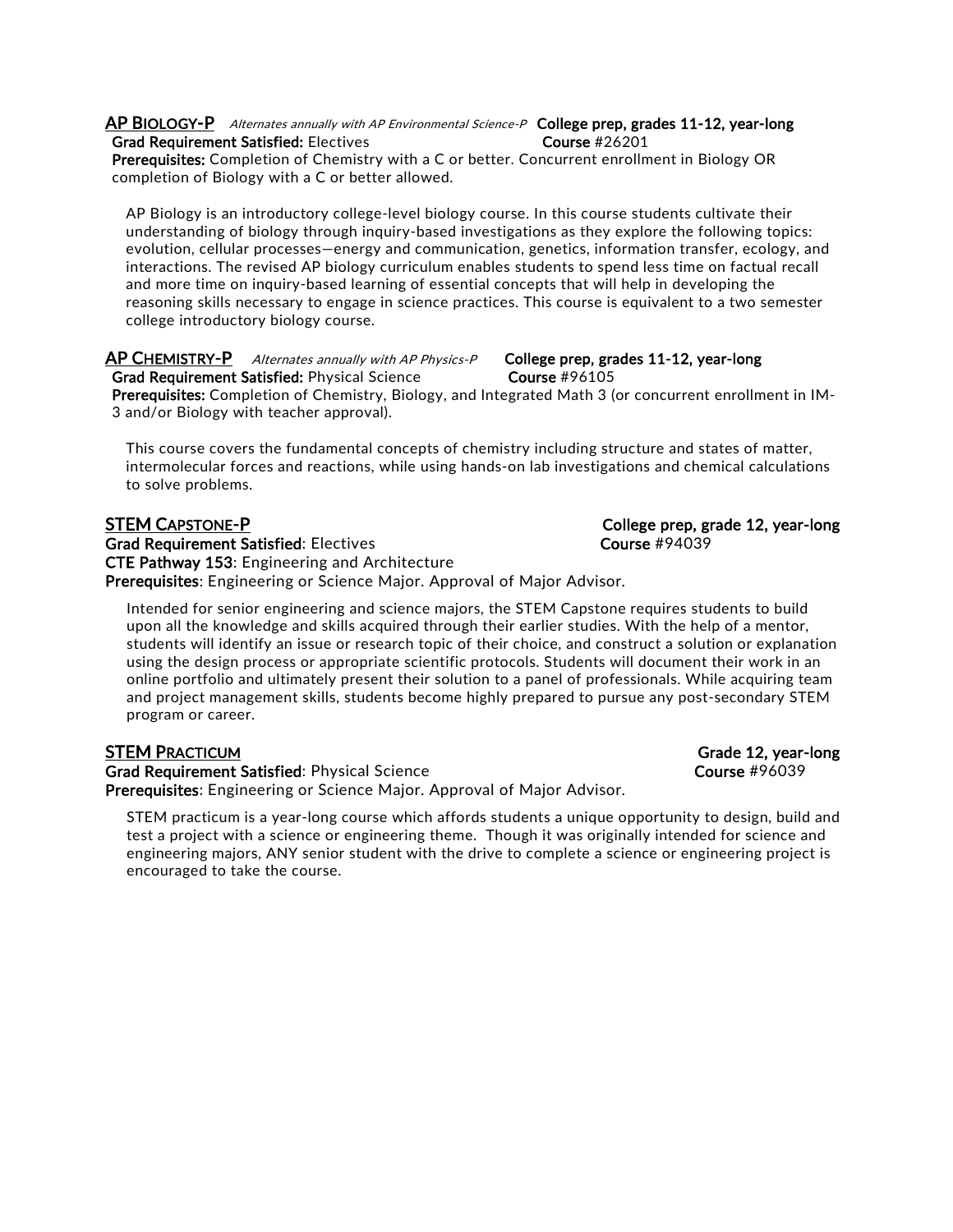## SOCIAL SCIENCE

## WORLD HISTORY-P **College prep, grade 10, year-long** Grad Requirement Satisfied: World History **Course #26804** Course #26804

This course is a high school graduation requirement. Students connect historical events with their effects on the development of culture. Along with the effects of geography on events and people are explored. The course is aligned with state Social Science standards to include: The rise of Democratic Ideals, the Latin American and French Revolutions, the Industrial Revolution, 19th century Imperialism, WWI, 20th century Totalitarian Dictatorships, WWII, the Cold War, developing countries, and conflict in the world today. Curriculum includes both content standards, as well as the Historical and Social Sciences analysis skills standards.

## UNITED STATES HISTORY-P College prep, grade 11, year-long

Grad Requirement Satisfied: US History Course #26704

This is a required course for high school graduation. The course covers major turning points in American history during the 20th century. This course will begin with a review of early American history, from the nation's beginnings up to 1900. Following this, students will engage in an in-depth study of the Progressive Era and WWI, the Jazz Age, the Great Depression, WW II, the Cold War, the Civil Rights Movement, and post-Cold War America. Curriculum includes both content standards and Historical and Social Sciences analysis skills standards.

### Grad Requirement Satisfied: US History Course #26701

Prerequisites: Completion of World History with a "B" or better, or teacher approval. Completion of a summer assignment which will be required on the first day of class in the fall to maintain enrollment.

This AP course parallels the same content as US History, but is designed for the passionate history student who desires a course taught on a college level. The course requires a high level of commitment, including an extensive amount of reading. Students will be challenged to use their best critical thinking skills in classroom discussions and writing assignments. Course examinations will be based on prior examinations used by the College Board.

### GOVERNMENT-P College prep, grade 12, semester-long Grad Requirement Satisfied: American Government Course #26604

This course is a high school graduation requirement. The course includes an analysis of national, state, and local governmental structures. This study is to inform students on how our government operates, its duties and responsibilities at all levels, and the part "we the people" play in its operation. Areas covered include: formation of our government, problems encountered and resolved, civil liberties, civil rights, the presidency, congress, courts, and state and local governments. In our course, we emphasize and encourage civil discourse. Engaging in civil discourse means bringing our minds, hearts, and consciences to reflective conversations on topics that matter, allowing us to extend our civic understanding in dialogue with others.

Grad Requirement Satisfied: American Government Course #26602 Prerequisites: Completion of a winter assignment which will be required on the first day of class in the spring to maintain enrollment.

This AP course parallels the same content as Government, but is designed for the passionate government student who desires a course taught on a college level. The course requires a high level of commitment, including an extensive amount of reading. Students will be challenged to use their best critical thinking skills in classroom discussion and writing assignments. Course examinations will be based on prior examinations used by the College Board.

## AP US HISTORY-P College prep, grade 11, year-long

## AP GOVERNMENT-P COLLEGE PREPART COLLEGE PREPART COLLEGE PREP, grade 12, semester-long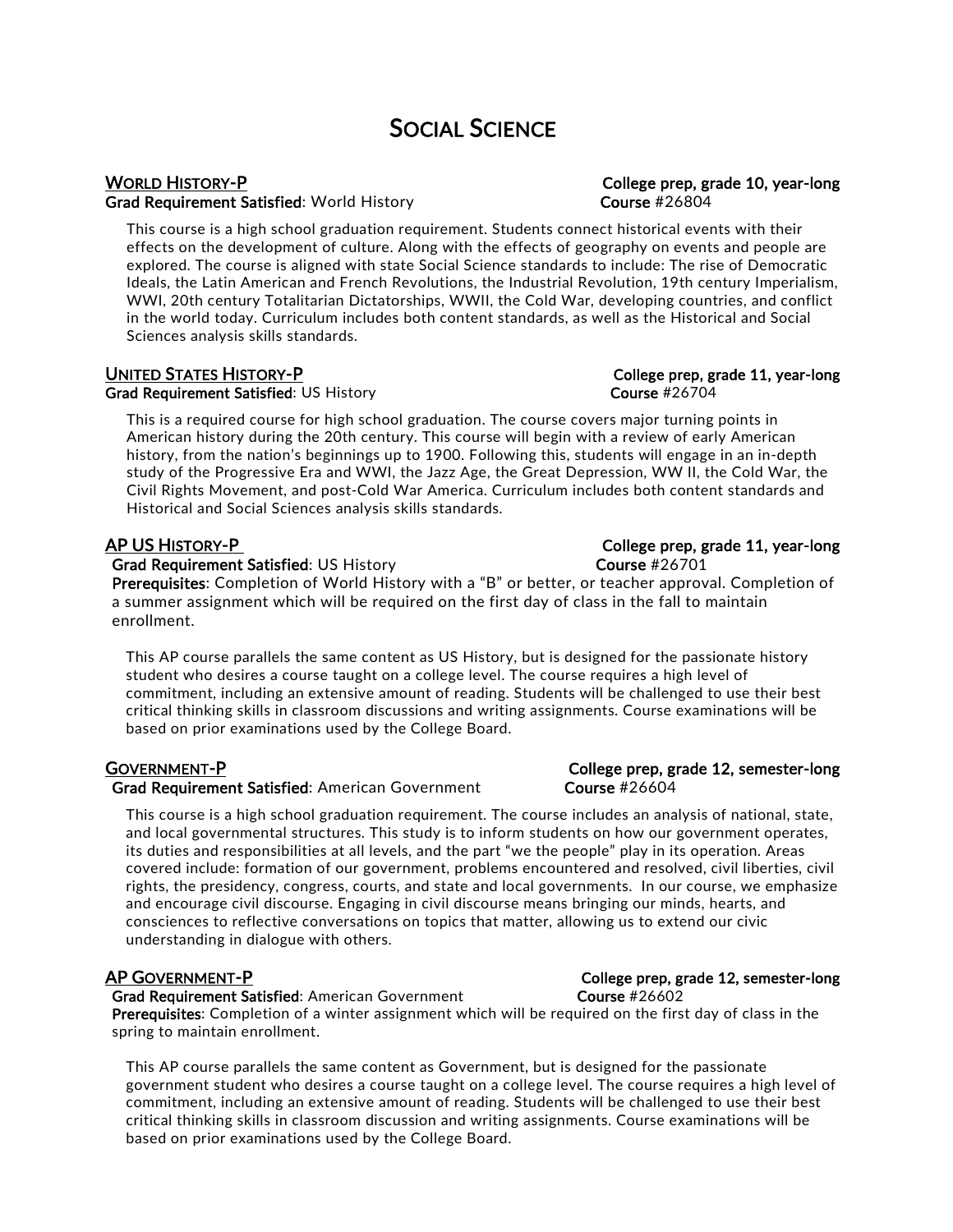## ECONOMICS-P College prep, grade 12, semester-long Grad Requirement Satisfied: Economics **Course #26902**

This course is a graduation requirement. Students will study and learn the principles of economics and of the American economic system. They will compare the American system to the economic systems of other nations. Students will learn fundamental economic concepts, understand the structure of economic systems, and appreciate how the principle concepts of economics relate. Students will learn to make reasoned consumer judgments about economic decisions, and become aware of how economic forces operating in today's world may affect their financial decision-making.

## GLOBAL EXPLORATIONS / ETHNIC STUDIES GRADES GRADES Grades 9-12, year-long

## Grad Requirement Satisfied: Electives Course #96502

The major purpose of this course is to educate students to be politically, socially, and economically conscious about their personal connections to global geography, local, and national history. Global Explorations/Ethnic Studies focuses on themes of global understanding, social justice, responsibility, and change. This course will focus on Asia, the Middle East, Africa, and the Americas by highlighting a deeper understanding of life in these regions, and the interconnectivity of people from these regions living in the United States. The course spans from past to present, politics to social reform, allowing students to identify similar social patterns and universal qualities, present in other societies and their own. The course will celebrate and honor the cultural wealth of Native People/s and Black, Indigenous, and People of Color (BIPOC).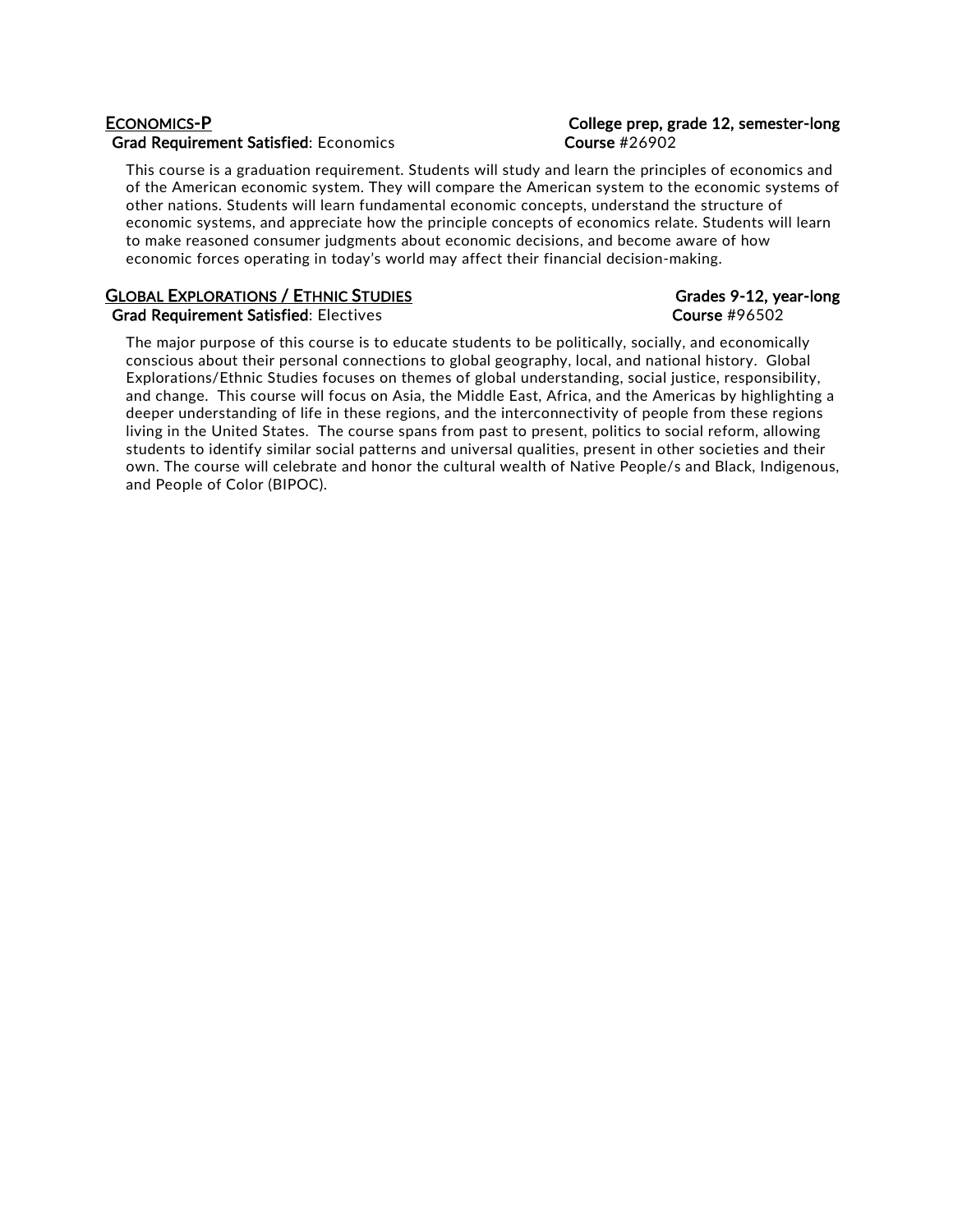## **THEATRE**

Grad Requirement Satisfied: FineArt/FrnLang/CTE Course #91110 CTE Pathway 112: Performing Arts

## PERFORMING ARTS FOUNDATION-P COLLEGE TO College prep, grades 9-12, year-long

Are you interested in the performing arts: acting, singing, or design? Do you want to learn about drama, comedy, musical theatre, stage combat, theatrical design, or any aspect of stage productions? Then the Performing Arts Foundation class is for you. All that is needed is a strong desire to learn. This class will is team-taught by our performing arts staff members. Students will learn the basic history of, and aesthetic appreciation for, theatrical and vocal performing arts. At the end of the year, students will perform in a collective production to show off the skills developed during the course. This class is open to all grade levels and is a prerequisite for most of the performing arts advanced classes, so get started today! This course is also a prerequisite to technical theatre classes.

**ACTING** Alternates annually with Theatre Arts-P Grades 10-12, year-long Grad Requirement Satisfied: FineArt/FrnLang/CTE Course #91061 CTE Pathway 112: Performing Arts Prerequisites: Performing Arts Foundation

Acting will introduce students to the concepts and principles associated with a career in theatre performing arts. Students will: Develop their craft through exercises (including, but not limited to: Stanislavski, Linklater, Meisner, Hagen, Adler, Suzuki); Explore a variety of actor college and career pathways; Perfect audition technique and materials; Perform classical and contemporary monologues and scenes; Observe, analyze and deconstruct performances of peers and professionals by attending and reviewing productions. Students enrolled in acting will produce a fall showcase and a spring showcase, featuring student monologues, scenes, and small plays. Our fall showcase is: Shakespeare's Villains, Monologues and Scenes Featuring Some of Shakespeare's Most Despicable and Despised Characters, and our spring showcase is: Anne of Green Gables, A Theatre for Young Audiences One Act. The course will serve as the primary rehearsal time for these productions. Some evenings will be included in the course activities for technical rehearsals and performance

## ADVANCED ACTING Alternates annually with Advanced Theatre Art Grades 11-12, year-long

Grad Requirement Satisfied: FineArt/FrnLang/CTE Course #91063

CTE Pathway 112: Performing Arts

Prerequisites: Must be a senior Theatre Performance Major or permission from the teacher

Students enrolled in Advanced Acting will study and perform monologues in styles ranging from Greek/Roman to Contemporary and Abstract. As well as producing in its entirety, (casting, directing, acting, completing all technical aspects), a student devised drama. Students will perform in a wide variety of contemporary styles of acting including, but not limited to: sketch comedy, dramas, and acting for the camera. Students will produce a fall play and a spring one act festival. Our fall play will be: She Kills Monsters, A Comedic Romp into the World of Fantasy Role-Playing Games. She Kills Monsters is a high-octane dramatic comedy laden with homicidal fairies, nasty ogres, and 90s pop culture. It's a heart-pounding homage to the geek and warrior within us all. In the Spring One Act Festival, students will select various one acts to perform. The course will serve as the primary rehearsal time for these productions. Some evenings will be included in the course activities for technical rehearsals and performances.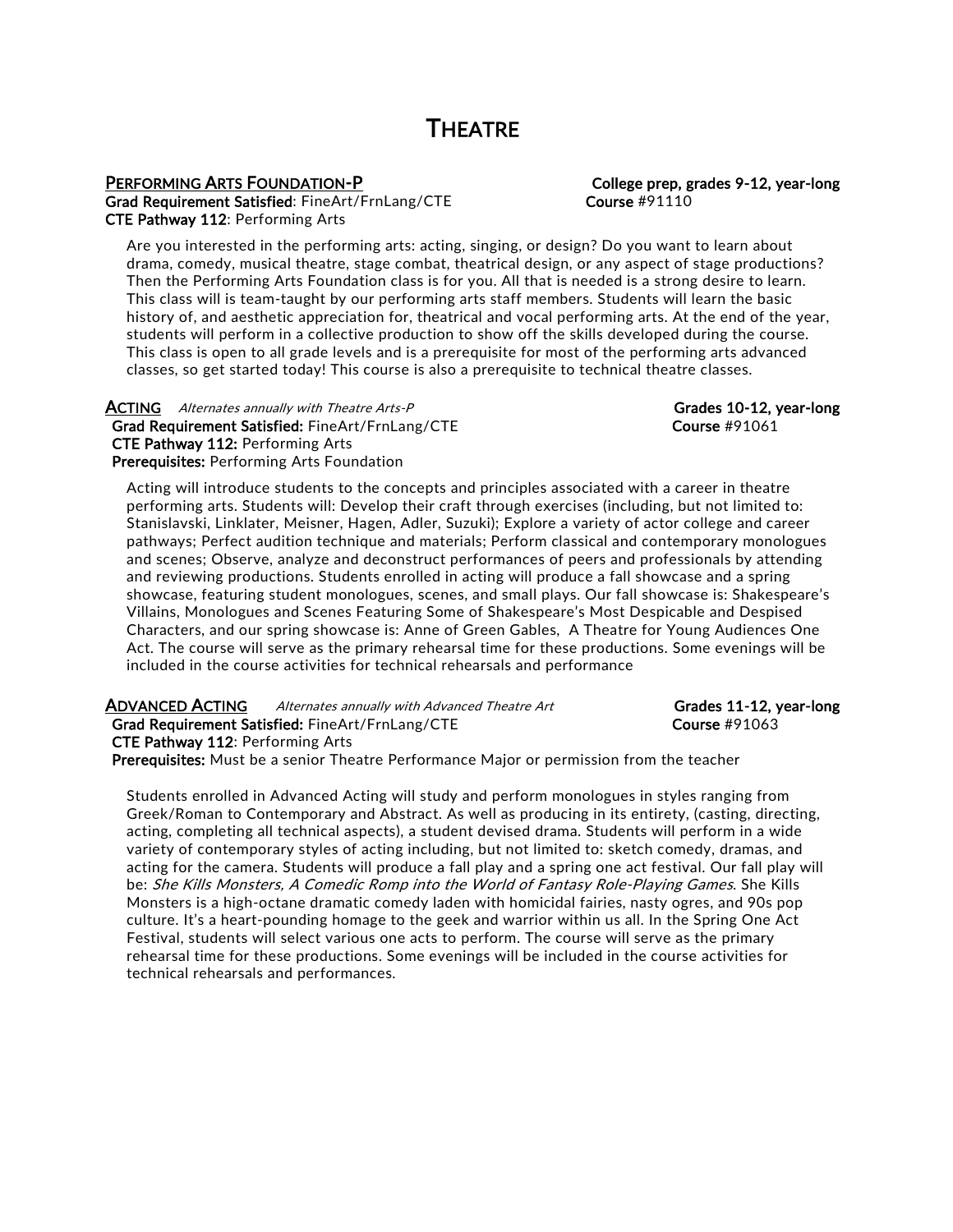### THEATRE DESIGN Alternates annually with Stagecraft Grades 10-12, year-long Grad Requirement Satisfied: FineArt/FrnLang/CTE Course #91066 CTE Pathway 113: Production and Managerial Arts

Prerequisites: Performing Arts Foundations or equivalent (Theatre Arts, Musical Theatre Workshop, or Stagecraft). Freshmen may take with teacher approval and concurrent enrollment in Performing Arts Foundations. Upperclassmen without prerequisites may take by permission of the teacher.

Theatre Design is a class created to develop and build specific artistic skills within the technical theatre arts. Students will learn hands-on how to design for live theatre. Students will first be exposed to the basics of all areas, then be allowed to specialize in a focus area of their choosing–ie. Makeup/hair design, costume design, lighting design, stage management, dramaturgy, sound/special effects design, scenic design/artistry, property design, poster and advertising design. Students will learn basic computer assisted design programs used in the industry such as Adobe Illustrator. Various professionals and guest teachers will be utilized to enrich the course work and material covers. Designing or crewing for productions at least once each semester will be a requirement of this class.

| <b>ADVANCED THEATRE ARTS</b><br>Alternates annually with Advanced Acting                                | Grades 11-12, year-long |
|---------------------------------------------------------------------------------------------------------|-------------------------|
| <b>Grad Requirement Satisfied: FineArt/FrnLang/CTE</b>                                                  | Course $\#91062$        |
| <b>CTE Pathway 112: Performing Arts</b>                                                                 |                         |
| <b>Prerequisites:</b> Performing Arts Foundation, Theatre Arts/Acting, or Stagecraft/Theatre Production |                         |

This course teaches the basics of directing, script analysis, characterization, playwriting, casting, blocking, rehearsals, and performance. Students will read and analyze plays to understand directing, direct a ten-minute scene or one-act, and read and adapt a public domain story into a theatrical script. Inspire will produce their work during the following school year. As well, students will produce a fall play and a spring one act festival. The fall play is: She Kills Monsters, A Comedic Romp Into the World of Fantasy Role-Playing Games. She Kills Monsters is a high-octane dramatic comedy laden with homicidal fairies, nasty ogres, and 90s pop culture. It's a heart-pounding homage to the geek and warrior within us all. In the Spring One Act Festival, students will select various one acts to perform. The course will serve as the primary rehearsal time for these productions. Some evenings will be included in the course activities for technical rehearsals and performances.

STAGECRAFT Alternates annually with Theatre Design Grades 10-12, year-long Grad Requirement Satisfied: FineArt/FrnLang/CTE Course #91065 CTE Pathway 113: Production and Managerial Arts

Prerequisite: Performing Arts Foundations or equivalent (Theatre 1 or Musical Theatre 1). Freshmen may take with teacher approval and concurrent enrollment in Performing Arts Foundations. Upperclassmen without prerequisites may take by permission of the teacher.

Stagecraft is a class created to develop and build specific skills within the technical theatre craft. Students learn hands-on about the craft and artistry involved in creating live theatre. Students learn all the basics and tricks of the trade in personnel, production organization, venue, theatre architecture, stage technology/equipment, stage properties, scenic construction, tools, materials, scenic painting, rigging, lighting, electrics, audio sound, stage management, costume construction, makeup, hair, wigs, house management, ticketing, projections, and special effects. Various professionals and guest teachers will be utilized to enrich the course work and material covers. Crewing productions at least once each semester will be a requirement of this class.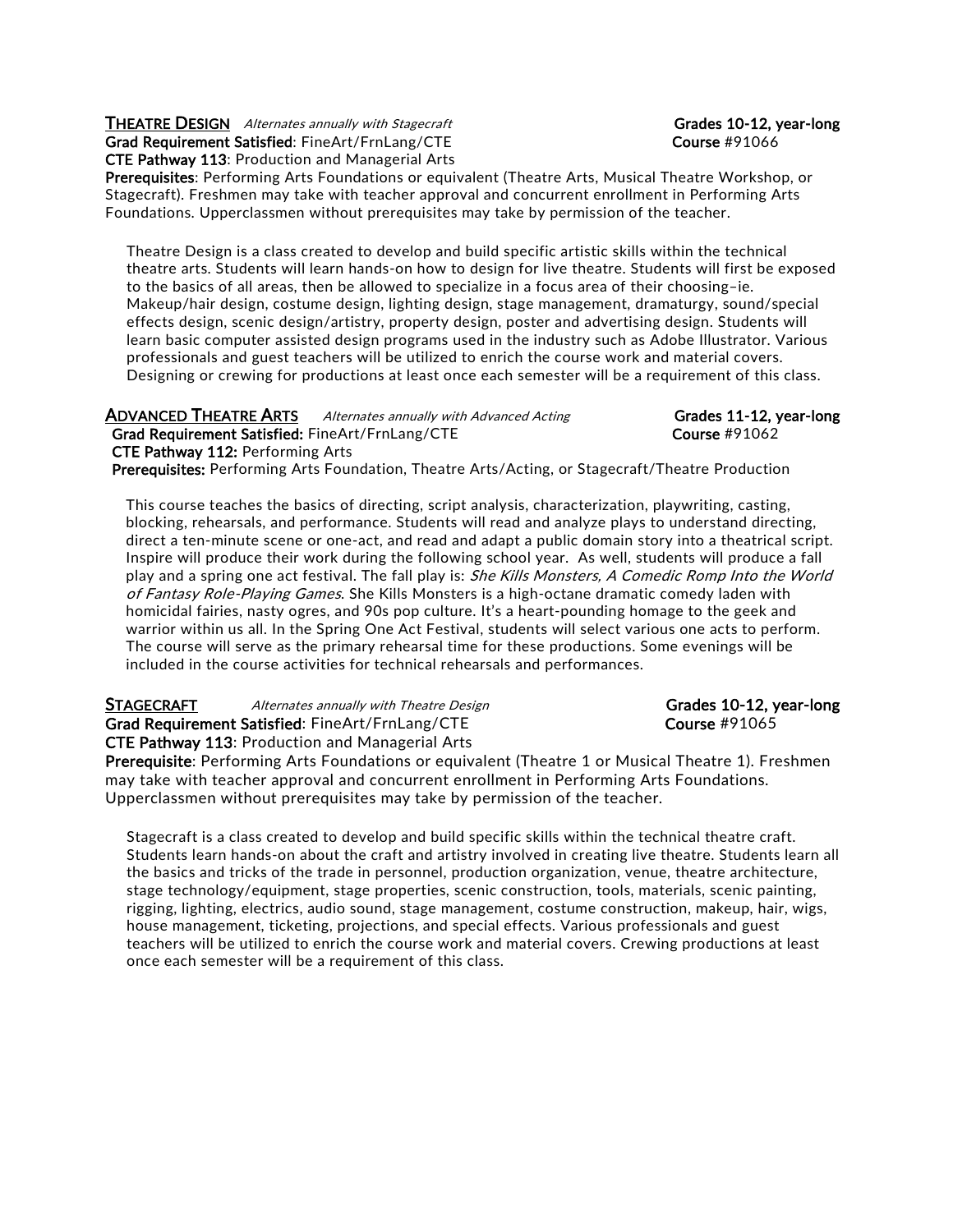Grad Requirement Satisfied: FineArt/FrnLang/CTE example and the course #91067 CTE Pathway 113: Production and Managerial Arts

THEATRE PRODUCTION Grades 10-12, year-long

Prerequisites: Completion of Performing Arts Foundation, Stagecraft, Theatre Design, or equivalent. Interview application process.

The Inspire Production Team (Course Title: Theatre Production) is a service-oriented team created to liaison with Performing Arts Department clubs and classes in accurately producing and documenting major public events. Its members will have the opportunity to design, being given priority on positions, and manage theatrical events throughout the year. Students will gain valuable computer and design skills by working in programs such as Word, Excel, Illustrator, and all components of Google. The Inspire Production Team works specifically to help achieve the department's mission: Inspire School of Arts & Science's Visual and Performing Arts Program provides a creative, challenging, and nurturing environment that offers passionate and focused students professional preparation for higher education and life-long learning in the arts. It's think-on-your-feet education! Students are encouraged to choose a design or technical emphasis and work one-on-one with a teacher on productions. Tasks and titles will be assigned based on experience and through the application and interview processes.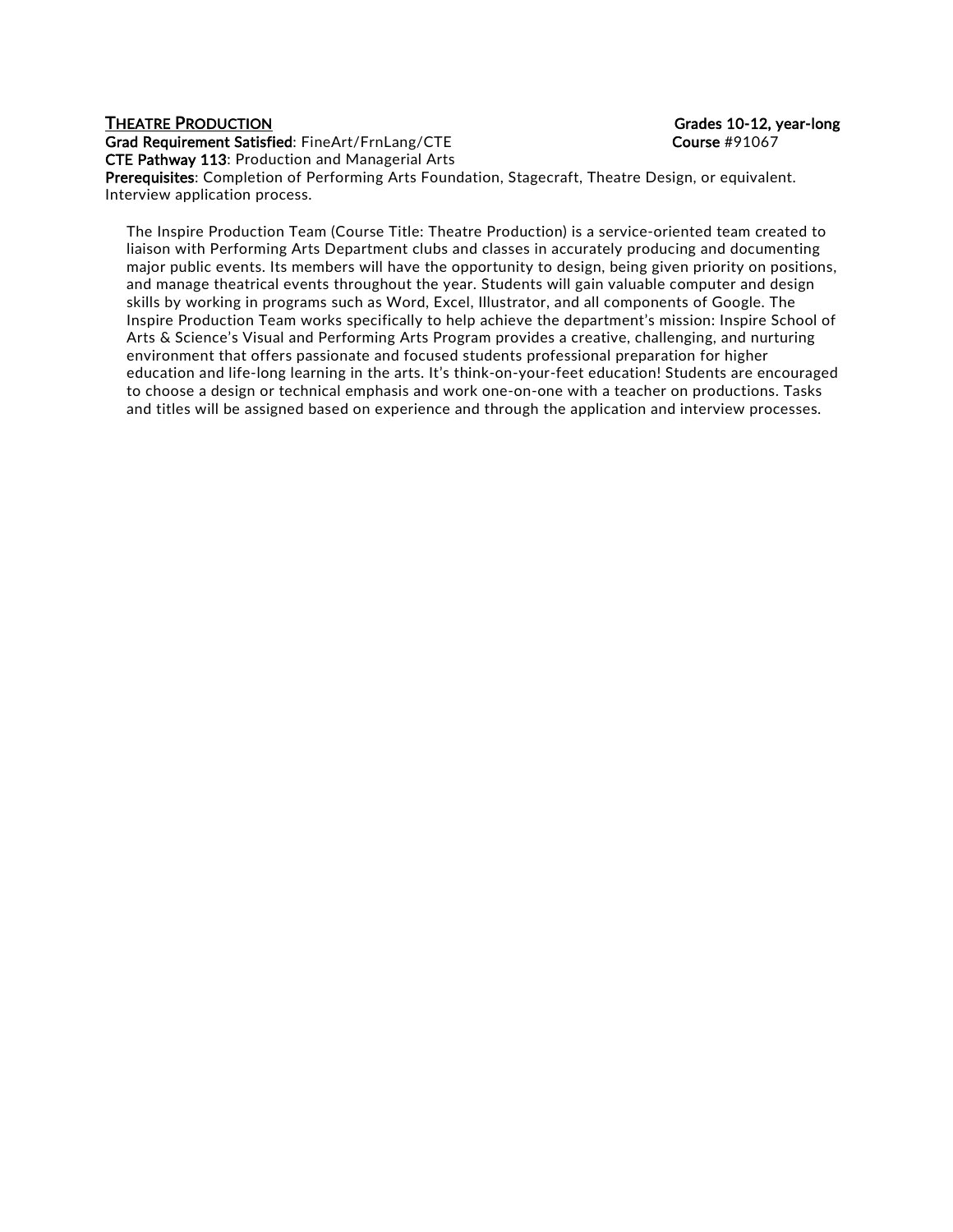## WORLD LANGUAGES

Grad Requirement Satisfied: FineArt/FrnLang/CTE Course #23016

This course is designed to introduce students to the fundamentals of speaking, reading, and writing in Spanish. As well as understanding the Spanish culture in order to develop language proficiency and cultural competence. Use of 90% target language, comprehensible input, and interpretive communication are the main focus in this level. Some basic grammar is introduced to support language proficiency, but the main focus is communication. The Spanish culture and language is studied via cultural traditions, music videos, movies, and a short novel. Art, music, technology, presentations, projects, games, and TPRS (Teaching Proficiency through Reading and Storytelling) are used to enhance language communication and proficiency.

SPANISH 2-P College prep, grades 9-12, year-long Grad Requirement Satisfied: FineArt/FrnLang/CTE Course #23017 Prerequisites: Completion of Spanish 1 with a grade of B- or better or teacher recommendation

Spanish 2 is a continuation of the first year course, with an emphasis on broadening speaking, reading, understanding, and writing skills. Students acquire language through comprehensible input of resources focused on Spanish-speaking cultures and communities. Authentic texts, videos, art, and music provide the context for interpretive, interpersonal, and presentational communication. With 90% target language used in class, students begin to bridge between the novice and intermediate language proficiency levels.

Grad Requirement Satisfied: FineArt/FrnLang/CTE Course #23018 Prerequisites: Completion of Spanish 2 with a grade of B- or better or teacher recommendation.

This course is a continuation of the second year course, focusing on comprehension, speaking, reading, and writing skills with more complex language, themes, and grammar. Students explore Spanishspeaking cultures and attitudes via movies, documentaries, magazines, newscasts, culturally authentic materials and short literary works in Spanish. 90%+ target language remains the focus, and students' progress through Intermediate Low and mid proficiency levels.

SPANISH 4-P College prep, grades 10-12, year-long Grad Requirement Satisfied: FineArt/FrnLang/CTE Course #23019 **Prerequisites:** Completion of Spanish 3 with a grade of B or better and teacher recommendation.

This course is a continuation of the third year course, focusing on listening, speaking, reading, and writing skills. More detailed and complex grammar is studied. This course has a special emphasis on studying the Spanish language via thematic units and in context, with a focus on culture by using authentic materials from the Spanish-speaking world. Students will learn more in-depth about Spanishspeaking countries' cultures and attitudes through movies, magazines, articles, literature, infographics, novels, and other culturally authentic materials. This class will be for those who are interested in enhancing their language skills and cultural knowledge, but who do not wish to take the AP exam. 100% target language is a main focus in this course. Students who complete the Spanish course work of 4 or more years with a 3.0 GPA or better are eligible to receive the California State Seal of Biliteracy Award their senior year.

## SPANISH 1-P College prep, grades 9-12, year-long

SPANISH 3-P College prep, grades 10-12, year-long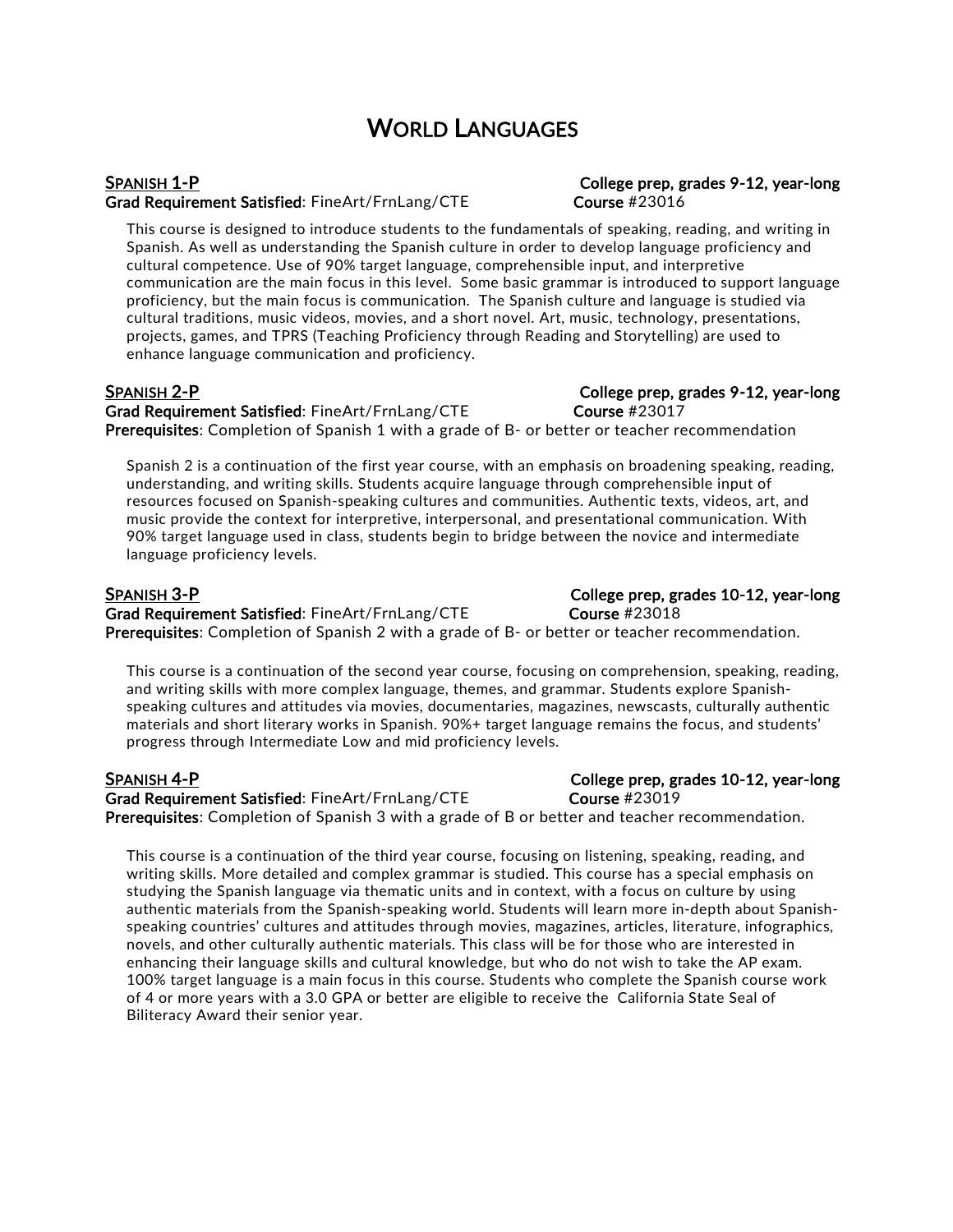## AP SPANISH-P College prep, grades 11-12, year-long

Grad Requirement Satisfied: FineArt/FrnLang/CTE Course #23025 Prerequisites: Completion of Spanish 3 with a grade of B or better and teacher recommendation.

This course is designed for the exceptional language student who wishes to continue on with the program of reading, writing, and speaking Spanish, while deepening his/her/their cultural knowledge. The course content is the same as Spanish 4, and based on a two year rotation for the student who takes both 4 and AP. In addition, students are presented with all preparatory materials for the AP exams and are evaluated on a mix of both a more advanced proficiency rubric and the AP level proficiency rubric. Some resources from the AP Central Classroom will be used in preparation for the format of the exam. 100% target language is a main focus in this course. Students who complete their Spanish course work of 4 years or higher with a 3.0 GPA or better are eligible to receive the California State Biliteracy Award their senior year.